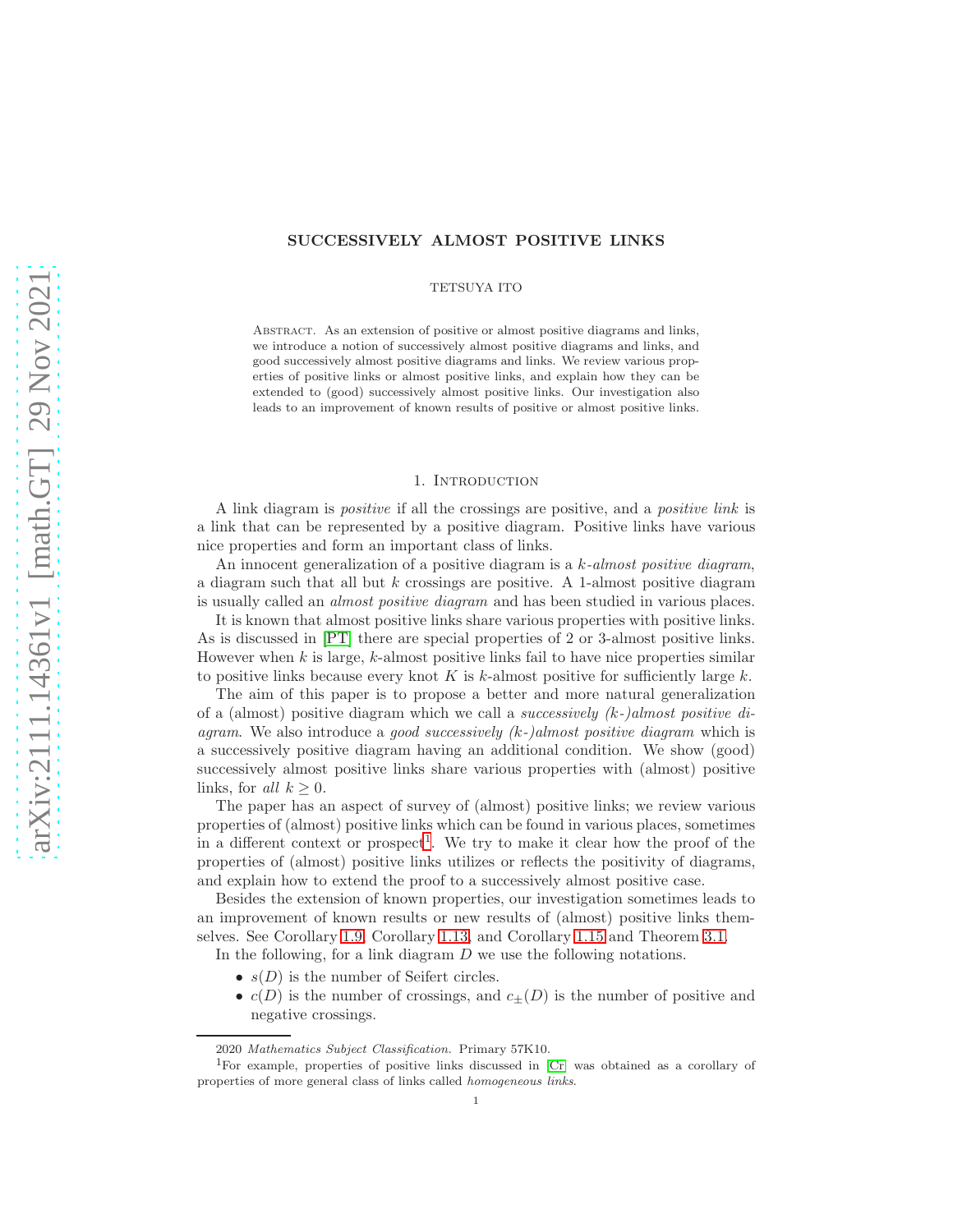- $w(D)(= c_{+}(D) c_{-}(D))$  is the writhe.
- $S_D$  is the *canonical Seifert surface* of  $D$ , the Seifert surface obtained from D by applying Seifert's algorithm.
- $\chi(D) = s(D) c(D) = \chi(S_D)$  is the *euler characteristic* of D. When K is a knot, we often use the *genus*  $g(D) = \frac{1-\chi(D)}{2}$  instead of  $\chi(D)$ .

## 1.1. Successively k-almost positive diagram.

**Definition 1.1** (Successively k-almost positive diagram/link). A knot diagram  $D$ is successively k-almost positive if all but k crossings of  $D$  are positive, and the k negative crossings appear successively along a single overarc (see Figure [1\)](#page-1-0).



<span id="page-1-0"></span>FIGURE 1. Successively k-almost positive diagram. \* represents the standard base point, which will be used in Section [2.1.](#page-4-1)

This type of diagram appeared in [\[IMT,](#page-19-2) Theorem 5.3] as an extension of positive diagram, designed so that the technique of constructing generalized torsion elements can be applied.

The definition says that a successively 0-almost positive (resp. successively 1 almost positive) diagram is nothing but a positive (resp. almost positive) diagram. On the other hand, a 2-almost positive diagram is not necessarily a successively 2-almost positive diagram; the two-crossing diagram of the negative Hopf link is 2-almost positive but not successively 2-almost positive.

As we will see and discuss later, an investigation of good properties of diagrams themselves leads to the following restricted class of successively  $k$ -almost positive diagrams.

**Definition 1.2** (Good successively k-almost positive diagram/link). A k-successively almost positive diagram D is good if, when two distinct Seifert circles s, s' of D are connected by a negative crossing then there are no other crossings connecting s and s ′ (see the left figure of Figure [5](#page-8-0) for a schematic illustration).

A successively almost positive link is a link represented by a successively k-almost positive diagram for some k. Similarly, a good successively almost positive link is a link represented by a good successively  $k$ -almost positive diagram for some  $k$ .

1.2. Properties. We show the following properties, generalizing (almost) positive linkcases  $([Cr], [PT])$  $([Cr], [PT])$  $([Cr], [PT])$  $([Cr], [PT])$  $([Cr], [PT])$ .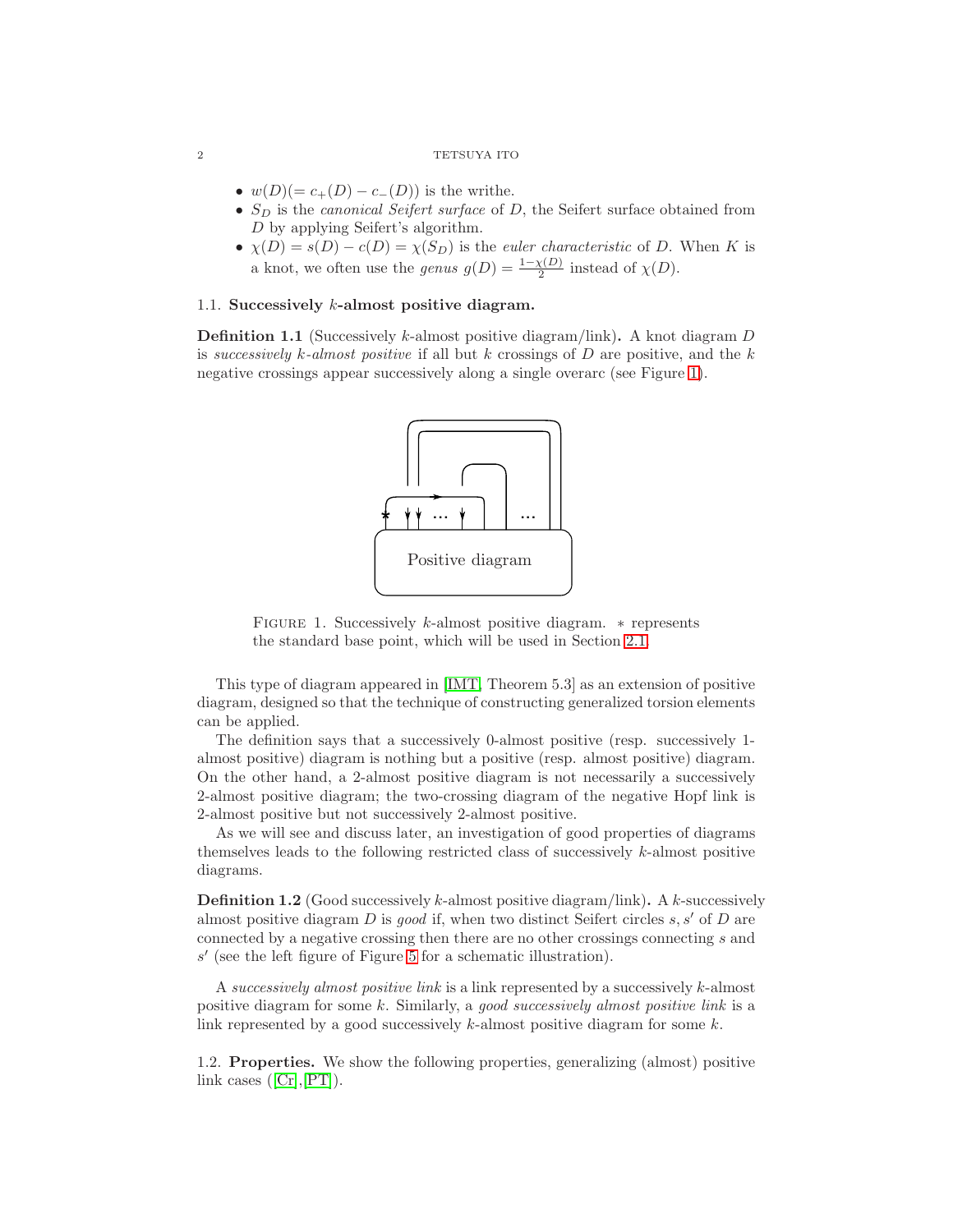<span id="page-2-5"></span>**Theorem 1.3.** If  $K$  is successively  $k$ -almost positive, then its Levine-Tristram signature<sup>[2](#page-2-1)</sup>  $\sigma_{\omega}$  satisfies  $\sigma_{\omega}(K) \leq 0$  for all  $\omega \in S^1 = \{z \in \mathbb{C} \mid |z| = 1\}.$ 

<span id="page-2-6"></span>**Theorem 1.4.** If K is successively almost positive, the Conway polynomial  $\nabla_K(z)$ is non-negative.

Here we say that a polynomial  $f(z) = a_0 + a_1 z + \cdots$  is non-negative if  $a_i \geq 0$ for all  $i$ .

A positive diagram  $D$  has the following nice properties<sup>[3](#page-2-2)</sup>;

- $D$  represents a split link if and only if the diagram  $D$  is split.
- The canonical Seifert surface  $S_D$  attains the maximum euler characteristic among its Seifert surfaces;  $\chi(D) = \chi(K)$ .

It is easy to see these properties fail, even for almost positive diagrams. However, a good successively almost positive diagram has the same properties.

<span id="page-2-8"></span>**Theorem 1.5.** A good successively k-almost positive diagram D represents a split link if and only if D is non-split.

<span id="page-2-7"></span>**Theorem 1.6.** Assume that  $D$  is a good successively  $k$ -almost positive diagram. Then its canonical Seifert surface  $S_D$  attains the maximum euler characteristic.

Besides these properties, it turns out that a good successively almost positive link have more nice properties.

Let  $\chi(K)$  be the maximal euler characteristic of Seifert surfaces of K. For the Conway polynomial  $\nabla_K(z)$  of K, max deg<sub>z</sub>  $\nabla_K(z) = 1 - \chi(K)$  holds if K is non-split and positive. Similarly, for the HOMFLY polynomial  $P_K(v, z)$  of  $K^4$  $K^4$  $\max \deg_z P_K(v, z) = \min \deg_v P_K(v, z) = 1 - \chi(K)$  holds if K is positive [\[Cr\]](#page-19-1). We extend these properties for good successively almost positive links.

<span id="page-2-9"></span>**Theorem 1.7.** max deg<sub>z</sub>  $\nabla_K(z) = 1 - \chi(K)$  if K is a non-split good successively almost positive link K.

<span id="page-2-4"></span>**Theorem 1.8.** For a good successively almost positive link K, max  $\deg_z P_K(v, z) =$ min deg<sub>v</sub>,  $P_K(v, z) = 1 - \chi(K)$ .

When  $K$  is an almost positive link which admits a non-good (successively) 1almost positive diagram, the equality min deg<sub>n</sub>  $P_K(v, z) = 1 - \chi(K)$  was proven in [\[St2\]](#page-20-0) (see Corollary [3.2](#page-17-1) for a different proof). Therefore Theorem [1.8](#page-2-4) positively answers [\[St2,](#page-20-0) Question 2];

<span id="page-2-0"></span>**Corollary 1.9.** min deg<sub>v</sub>  $P_K(v, z) = 1 - \chi(K)$  if K is almost positive.

A strongly quasipositive link is another generalization of positive links. An nbraid is *strongly quasipositive* if it is a product of positive band generators  $a_{i,j} =$  $(\sigma_i \sigma_{i+1} \cdots \sigma_{j-2}) \sigma_{j-1} (\sigma_i \sigma_{i+1} \cdots \sigma_{j-2})^{-1}$   $(1 \leq i < j \leq n)$ , where  $\sigma_i$  is the standard generator of the braid group  $B_n$ . We say that a link is *strongly quasipositive* if it is represented as the closure of a strongly quasipositive braid.

<span id="page-2-1"></span> $2$ We remark that we adopt the convention that the positive trefoil has negative signature, as opposed to the one adopted in [\[BDL\]](#page-19-3).

<span id="page-2-2"></span><sup>&</sup>lt;sup>3</sup>The first statement can be confirmed by looking at the linking number, and the second statement follows from the Bennequin inequality or [\[Cr,](#page-19-1) Corollary 4.1]

<span id="page-2-3"></span><sup>&</sup>lt;sup>4</sup>Here we use the convention that the skein relation of the HOMFLY polynomial is  $v^{-1}P_{K_+}(v, z) - vP_{K_-}(v, z) = zP_{K_0}(v, z).$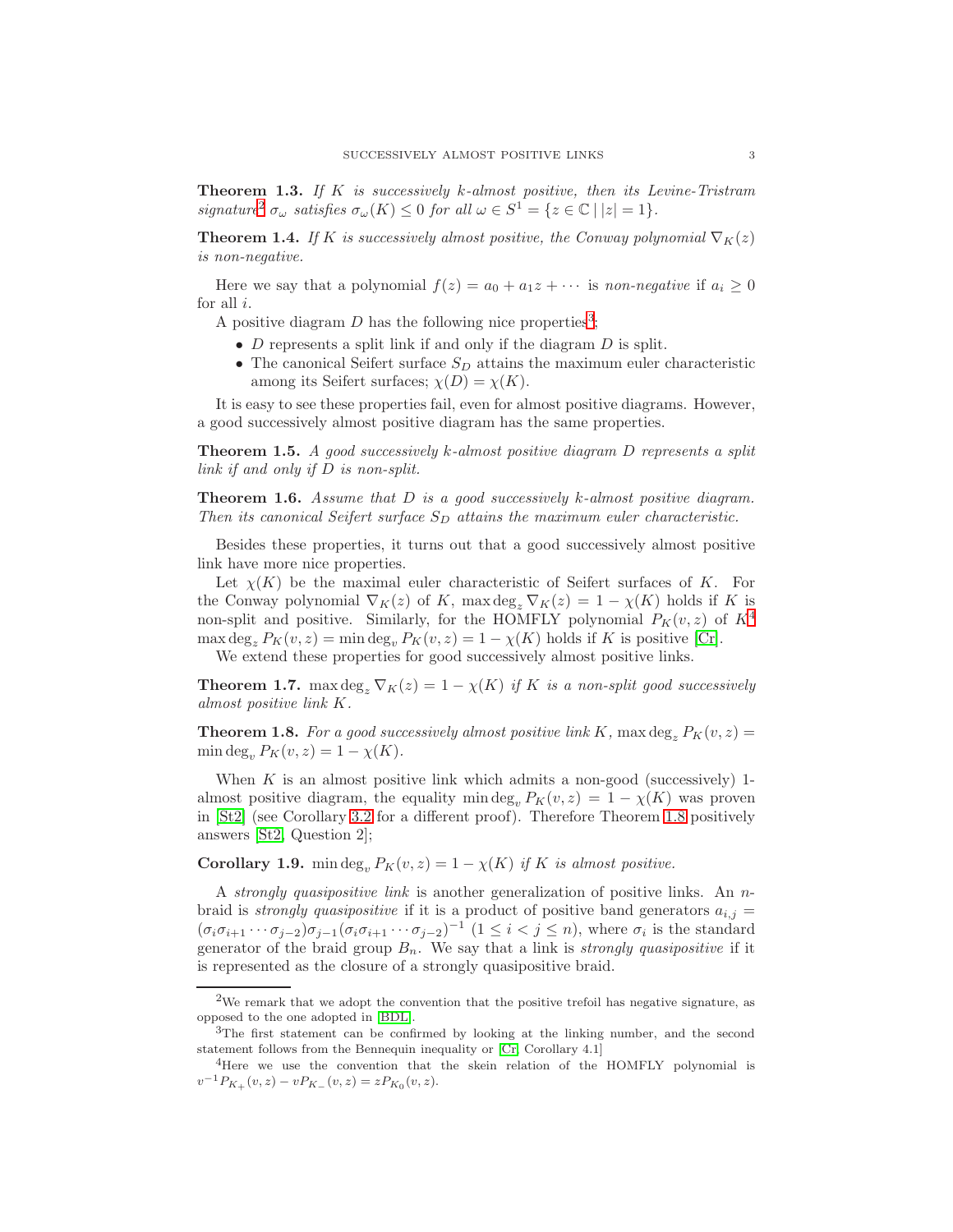There is an equivalent definition using Seifert surfaces; A Seifert surface is *quasi*positive if S is realized as an incompressible subsurface of the fiber surface of a positive torus link. A link is strongly quasipositive if and only if it bounds a quasipositive Seifert surface [\[Rud1\]](#page-19-4).

In [\[FLL\]](#page-19-5), Feller-Lewark-Lobb proved that almost positive links are strongly quasipositive. At this moment we do not know whether a k-almost positive link is strongly quasipositive or not. However, for a good successively k-almost positive link, we see that they are strongly quasipositive.

<span id="page-3-5"></span>Theorem 1.10. A good successively almost positive link is strongly quasipositive. Indeed, a canonical Seifert surface  $S_D$  of a good successively almost positive diagram D is quasipositive.

Let  $s(K)$ ,  $\tau(K)$  be the Rasmussen invariant [\[Ra\]](#page-19-6) and Heeggard Floer tau-invariant [\[OS\]](#page-19-7) of a knot<sup>[5](#page-3-1)</sup> K, and let  $g_4(K)$  be the slice genus of K. Since strongly quasipositive knot K satisfies  $s(K) = 2\tau(K) = 2g_4(K) = 2g_3(K)$  [\[Li,](#page-19-8) Theorem 4], [\[Sh,](#page-20-1) Proposition 1.7], we conclude the following.

**Corollary 1.11.** If K is a good successively almost positive knot, then  $s(K)$  =  $2\tau(K) = 2g_4(K) = 2g(K).$ 

1.3. Signature and concordance finiteness. It is known that the signature of a non-trivial (almost) positive link is always strictly negative;  $\sigma(K) < 0$  [\[PT\]](#page-19-0). Indeed, for a positive diagram  $D$ , a stronger inequality

<span id="page-3-2"></span>(1.1) 
$$
\sigma(K) \le \frac{1}{24}(\chi(D) - 1) \left( = \frac{1}{24}(\chi(K) - 1) \right)
$$

was proven in [\[BDL,](#page-19-3) Theorem 1.2]. Since positive-to-negative crossing change increases the signature by at most two, [\(1.1\)](#page-3-2) implies

(1.2) 
$$
\sigma(K) \le \frac{1}{24}(\chi(D) - 1) + 2c_-(D)
$$

for general link diagram D.

In this opportunity, we present an improvement of [\(1.2\)](#page-3-3).

<span id="page-3-4"></span>**Theorem 1.12.** Let  $D$  be a reduced diagram of a non-trivial link  $K$ . Then

<span id="page-3-3"></span>
$$
\sigma(K) \le \frac{1}{12}(\chi(D)-1) + \frac{4}{3}c_-(D) - \frac{1}{2} \le \frac{1}{12}(\chi(K)-1) + \frac{4}{3}c_-(D) - \frac{1}{2}
$$

This inequality is interesting and useful in its own right. For positive link case, this gives the following improvement of [\(1.1\)](#page-3-2).

<span id="page-3-0"></span>Corollary 1.13. If  $K$  is a non-trivial positive link,

$$
\sigma(K) \le \frac{1}{12}(\chi(K) - 1) - \frac{1}{2}.
$$

In [\[BDL,](#page-19-3) Theorem 1.1], as an application of signature estimate they showed that every topological knot concordance class contains finitely many positive knots. Theorem [1.12](#page-3-4) leads to a similar finiteness result for successively  $k$ -almost positive knots under an additional restriction. Let  $g_c^{top}(\mathcal{K}) = \min\{g(K) | K \in \mathcal{K}\}\)$  be the topological concordance genus of a topological concordance class  $K$ .

<span id="page-3-1"></span><sup>5</sup>A similar result holds for the link case by using appropriate generalizations of the Rasmussen and the tau invariants for links.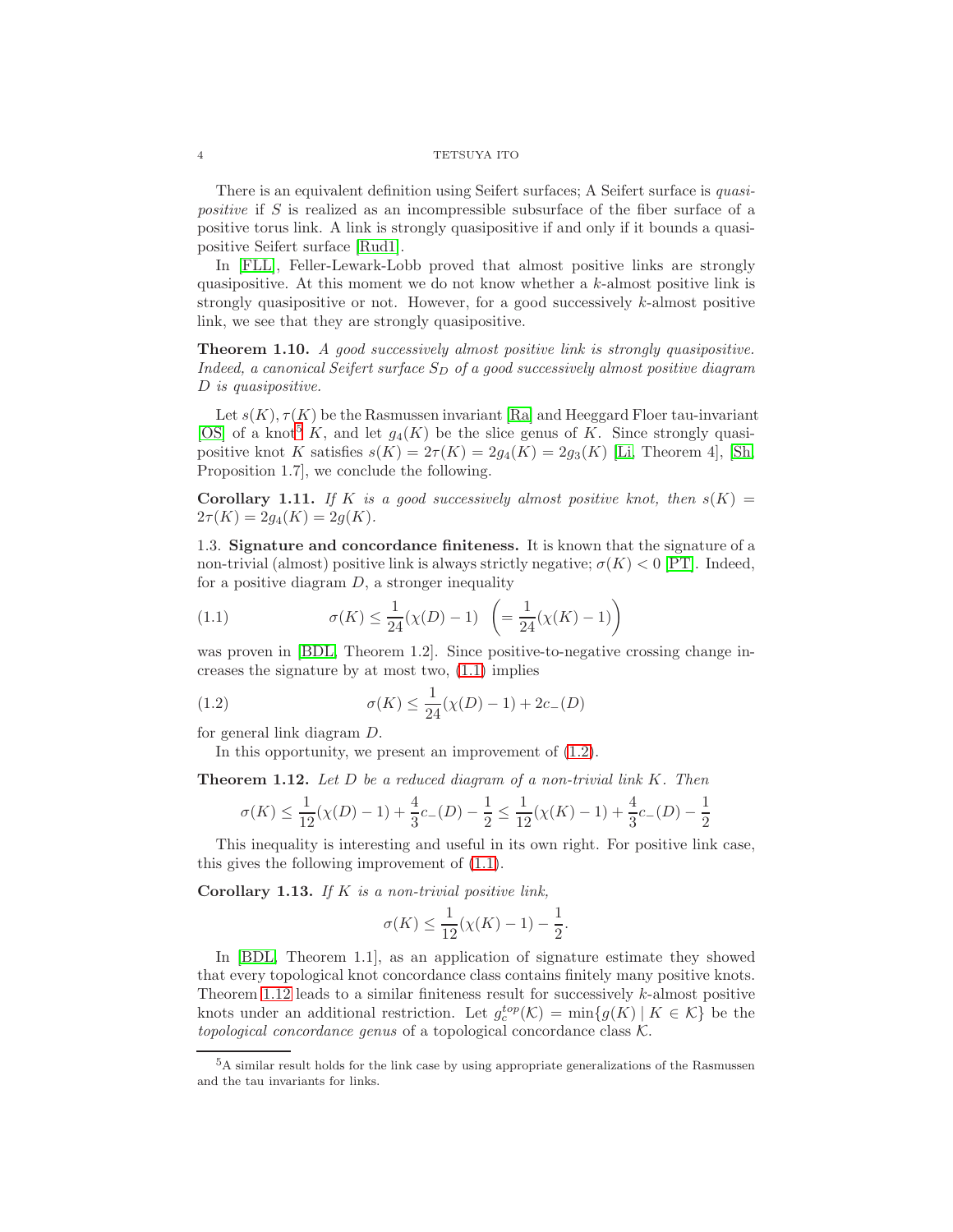<span id="page-4-2"></span>**Theorem 1.14.** For any  $0 < d < \frac{1}{8}$ , every topological knot concordance class K contains only finitely many successively k-almost positive knots such that  $k \leq$  $dg_c^{top}(\mathcal{K})$ .

In particular, this extends the concordance finiteness result for almost positive knots, under the assumption that its topological concordance genus is sufficiently large.

<span id="page-4-0"></span>Corollary 1.15. A topological knot concordance class  $K$  contains only finitely many almost positive knots if  $g_c^{top}(\mathcal{K}) \geq 8$ .

## **ACKNOWLEDGEMENT**

The author would like to thank Kimihiko Motegi and Masakazu Teragaito for stimulating conversations and discussions. A notion of successively positive diagram appeared during a joint work [\[IMT\]](#page-19-2). The author has been partially supported by JSPS KAKENHI Grant Number 19K03490, 21H04428.

### 2. Proof of properties

In this section we present a proof of properties of (good) successively almost positive links.

# <span id="page-4-1"></span>2.1. Positive skein resolution tree for successively almost positive diagrams.

**Definition 2.1** (Skein resolution tree). For a knot diagram  $D$ , a *skein resolution* tree is a rooted binary tree T such that

- (i) Each node c is labelled by a knot diagram  $D_c$ .
- (ii) The root is labelled by  $D$ .
- (iii) At each non-terminal node c with its children  $c', c''$ , their labellings  $(D_c, D_{c'}, D_{c''})$ forms a skein triple  $(D_+, D_-, D_0)$  or  $(D_-, D_+, D_0)$
- (iv) At each terminal node c,  $D_c$  represents the trivial link.

We say that a skein resolution tree T is *positive* if instead of (iii), the stronger property holds.

(iii+) At each non-terminal node c with its children  $c', c'',$  their labellings  $D_c, D_{c'}, D_{c''}$ forms a skein triple  $(D_+, D_-, D_0)$ .

By the skein relation, one can compute the Conway, the Jones and the HOMFLY polynomial by the skein resolution tree.

There are various ways to construct a skein resolution tree from a diagram. Here we use the one given in [\[Cr,](#page-19-1) Theorem 2].

A based link diagram D is a link diagram D such that

- The ordering (numbering) of component of D is given;  $D = D_1 \cup D_2 \cup \cdots \cup$  $D_n$ .
- For each component  $D_i$ , the base point  $*_i \in D_i$  is given.

By suitably assigning the  $z$ -coordinates, we view a based link diagram  $D$  as a collection of curves  $\gamma_i : [0,1] \to \mathbb{R}^3$  such that  $\gamma_i(0) = \gamma_i(1) = *_i$ .

**Definition 2.2.** A based link diagram  $D$  is descending if

(1) The z-coordinate of  $\gamma_i$  is monotone decreasing, except near  $t = 1$ .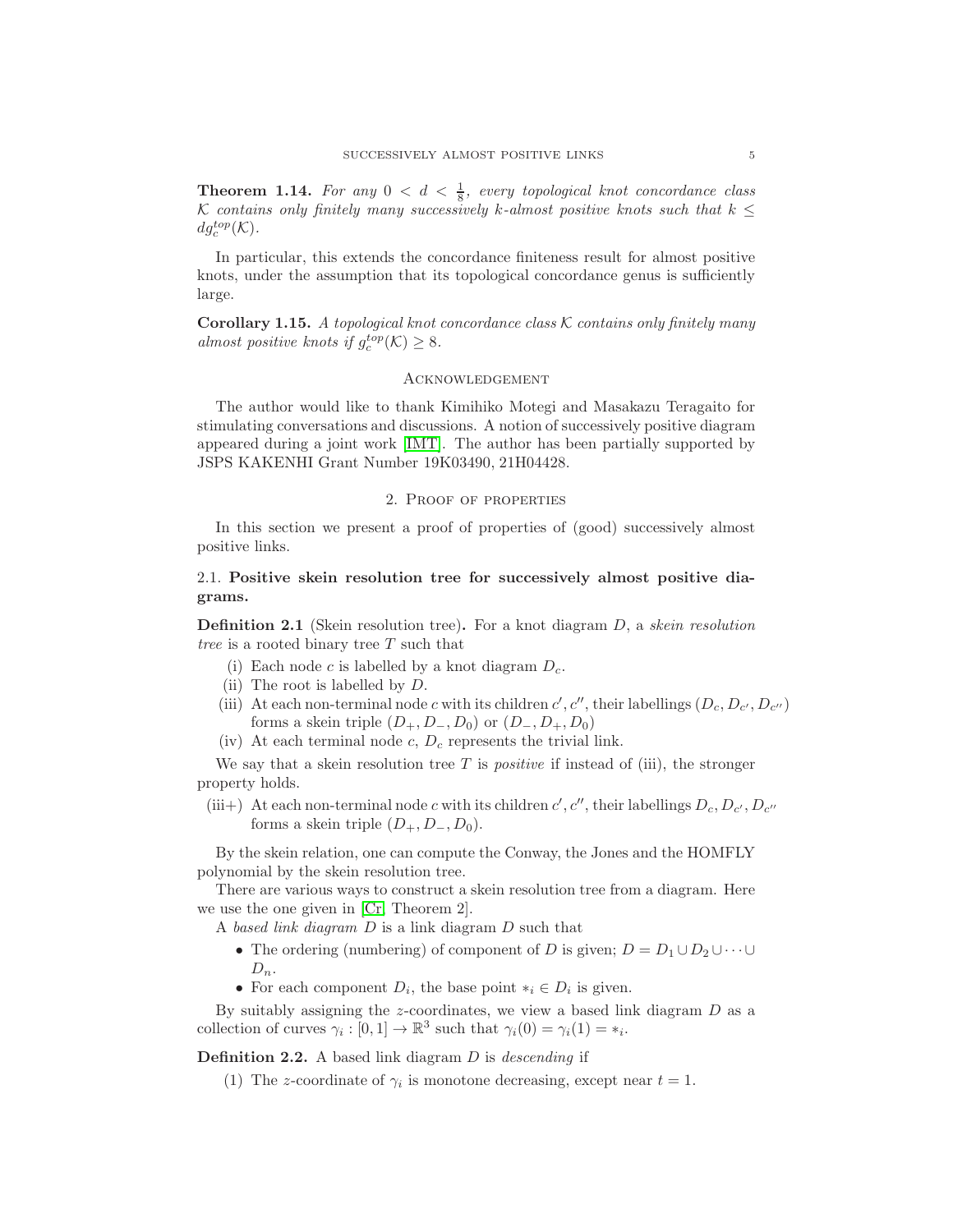(2) When  $j < i$ , the j-th component of D lies entirely above of the i-th component of D.

Obviously, a descending diagram represent the unlink.

For a given based link diagram  $D$ , by trying to make  $D$  descending, one can construct skein resolution tree as follows (see [\[Cr,](#page-19-1) Theorem 2], for details).

We start at the base point  $*_1$  of the 1st component  $D_1$ . We walk along the diagram until we encounter the *first non-descending crossing c*, the crossing where the descending condition fails for the first time. Namely, we encounter the crossing  $c$  for the first time but we pass the crossing  $c$  as the underarc. When we do not encounter such a crossing, then we turn our attention to the 2nd component  $D_2$ , and continue to do the same procedure.

We denote by  $d(D)$  the number of crossings that appeared before arriving to the first non-descending crossing. If we cannot find the first non-descending crossing, then D is already descending, and in this case we define  $d(D) = c(D)$ .

Assume that the first non-descending crossing  $c$  is the crossing between the components  $D_i$  and  $D_j$   $(i \leq j)$ . We apply the skein resolution at the crossing c. Let  $D'$  be the diagram obtained by the crossing change at c, and let  $D''$  be the diagram obtained by the smoothing at c.

The diagram  $D'$  is naturally regarded as a based link diagram. We view the diagram  $D''$  as a based diagram as follows:

- When the smoothing merges two different components (i.e.  $i \neq j$ ), we simply forget the base point and merged component  $D_j$ .
- When the smoothing splits the component  $D_i$  into two components  $D_i^{(1)}$ and  $D_i^{(2)}$  (i.e.  $i = j$ ), we take the component that contains  $*_i$  as the *i*th component. We take  $*_i$  as its base point. We take the other component  $D^{(2)}$  as  $D_{i'}$  where i' is taken so that  $i < i'$ , and we take a base point near the crossing  $c$ .

By induction on  $(c(D) - d(D), c(D))$ , one can check that this procedure terminates in finitely many steps hence we get a skein resolution tree. We call this the descending skein resolution tree of the based diagram  $D$  (see Figure [2](#page-6-0) for example).

For a successively k-almost positive diagram  $D$ , we take a base point  $*$  on the overarc of the first negative crossing poin. We call ∗ the standard base point of D. We view a successively k-almost positive diagram  $D$  as a based link diagram by taking the ordering of components so that the component having the standard base point  $*$  as  $D_1$ . We take the standard base point as the base point of  $D_1$ , and the rest of the choices (orderings and the base points of other components) are arbitrary.

# <span id="page-5-0"></span>Proposition 2.3. The descending skein resolution tree of succesively k-almost positive diagram D is positive.

*Proof.* By definition of successively k-almost positive diagram  $D$ , the diagram  $D$ is descending at the first  $k$  negative crossings. Thus in the construction of the descending skein resolution tree, all the skein resolutions happen at the positive  $\Box$ crossings.

Theorem [1.3](#page-2-5) and Theorem [1.4](#page-2-6) follow from Proposition [2.3](#page-5-0) and the following simple observations.

**Lemma 2.4.** If a diagram  $D$  admits a positive skein resolution tree, then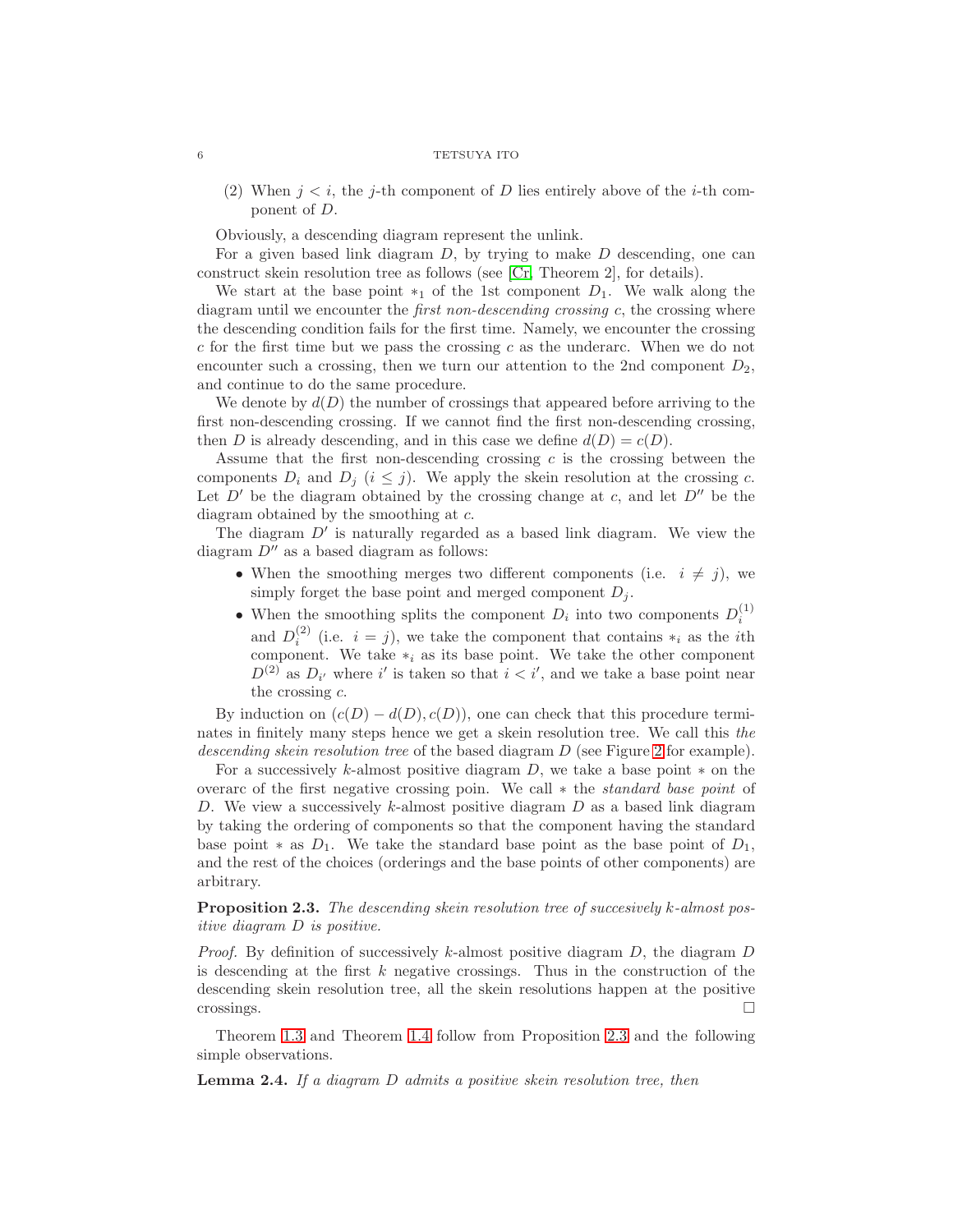

<span id="page-6-0"></span>FIGURE 2. Descending skein resolution tree of the trefoil knot diagram

- (i)  $\nabla_K(z)$  is non-negative.
- (ii)  $\sigma_{\omega}(K) \leq 0$

Proof. (i) follows from the skein relation of the Conway polynomial

$$
\nabla_{K_+}(z) = \nabla_{K_-}(z) + z \nabla_{K_0}(z)
$$

and the observation that for an n-component unlink  $U_n$ ,  $\nabla_{U_n}$  =  $\int 1 \quad (n=1)$ 0 (otherwise)

is a non-negative polynomial .

(ii) follows from the property of the Levine-Tristram signature

$$
\sigma_{\omega}(K_{-}) \geq \sigma_{\omega}(K_{+})
$$

and the observation that the existence of positive skein resolution tree implies that one can make K unlink only by crossing changes at positive crossings.  $\Box$ 

2.2. The canonical Seifert surface of a good successively almost positive diagram. Theorem [1.10](#page-3-5) and Theorem [1.6](#page-2-7) follows from a characterization of quasipositive canonical Seifert surface [\[FLL,](#page-19-5) Theorem B]. Here we give a direct proof based on Murasgui-Prytzcki's operation reducing the number of Seifert circle [\[MP\]](#page-19-9). This tells us how to get a strongly quasipositive braid representative of K.

A crossing  $c$  of  $D$  is called *independent* if  $c$  connects two Seifert circles  $s, s'$  then there are no other crossing connecting  $s$  and  $s'$ .

For an independent crossing c connecting Seifert circles  $s, s'$ , let  $s_1, \ldots, s_k$  be the Seifert circles of D other than  $s'$  connected to s by a crossing. Let  $c_1, \ldots, c_n$  be the crossings that connects s and  $s_i$   $(i = 1, \ldots, k)$ .

We move the underarc of the crossing  $c$  across one of the Seifert circles  $s$ , swallowing all the Seifert circles  $s_1, \ldots, s_n$  and the crossings  $c_1, \ldots, c_n$  to get a new diagram D'. We call this operation the Murasugi-Prytzcki's move (MP-move, in short) at c (see Figure [3\)](#page-7-0). The MP-move reduces the number of Seifert circles of D by one.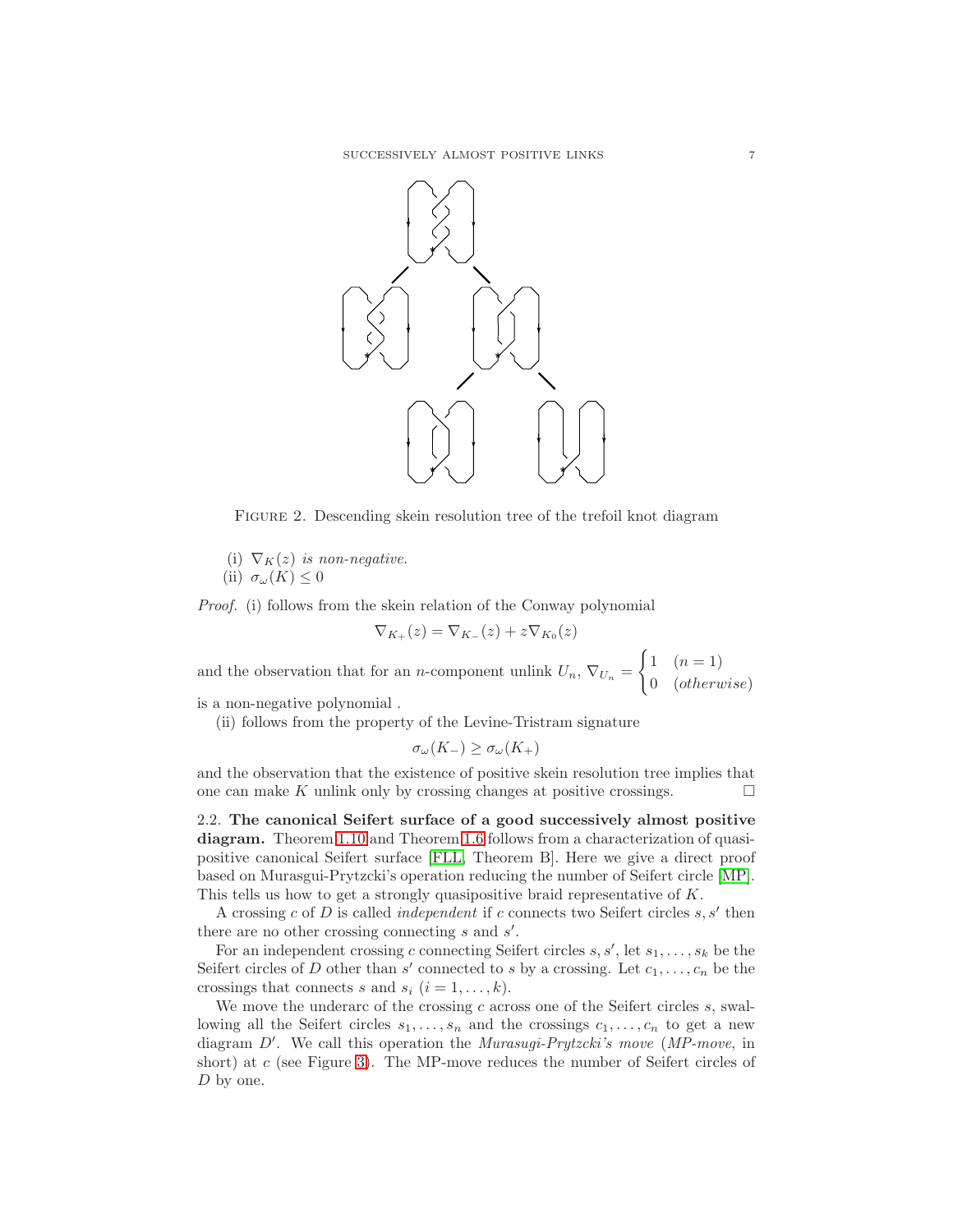

<span id="page-7-0"></span>FIGURE 3. Murasugi-Prytzcki's move at the independent crossing  $c$ 

We view the MP-move as an isotopy of canonical Seifert surface of  $D$  that flips the twisted bands corresponding to  $c$  and disk bounded by  $s$  to merge the disk bounded by s and s' into a single disk. After the MP-move, the Seifert surface still has a disk-and-twisted-band decomposition structure (see Figure [4\)](#page-7-1).



<span id="page-7-1"></span>Figure 4. Murasugi-Prytzcki's move viewed as an isotopy of canonical Seifert surface; the Seifert surface inherits a disk-andtwisted-band decomposition.

*Proof of Theorem [1.6](#page-2-7) and Theorem [1.10.](#page-3-5)* When D is good successively k-almost positive diagram, we can apply the MP-move  $k$  times to get a diagram  $D'$  (see Figure [5\)](#page-8-0).

Then  $s(D') = s(D) - k$  and  $w(D') = w(D) + k$ . By the Bennequin's inequality  $-s(D') + w(D') \leq -\chi(K)$  hence we get

$$
-s(D) + w(D) + 2k = -s(D') + w(D')
$$
  
\n
$$
\leq -\chi(K)
$$
  
\n
$$
\leq -\chi(S_D) = -s(D) + c(D) = -s(D) + w(D) + 2k.
$$

Therefore the canonical Seifert surface  $S_D$  attains the maximal euler characteristic.

Moreover, as in the single MP-move case, the sequence of MP-moves also can be seen as an isotopy of canonical Seifert surface of  $D$ ; we see that the canonical Seifert circle  $S_D$  can be understood as a surface made of  $s(D') = s(D) - k$  disks and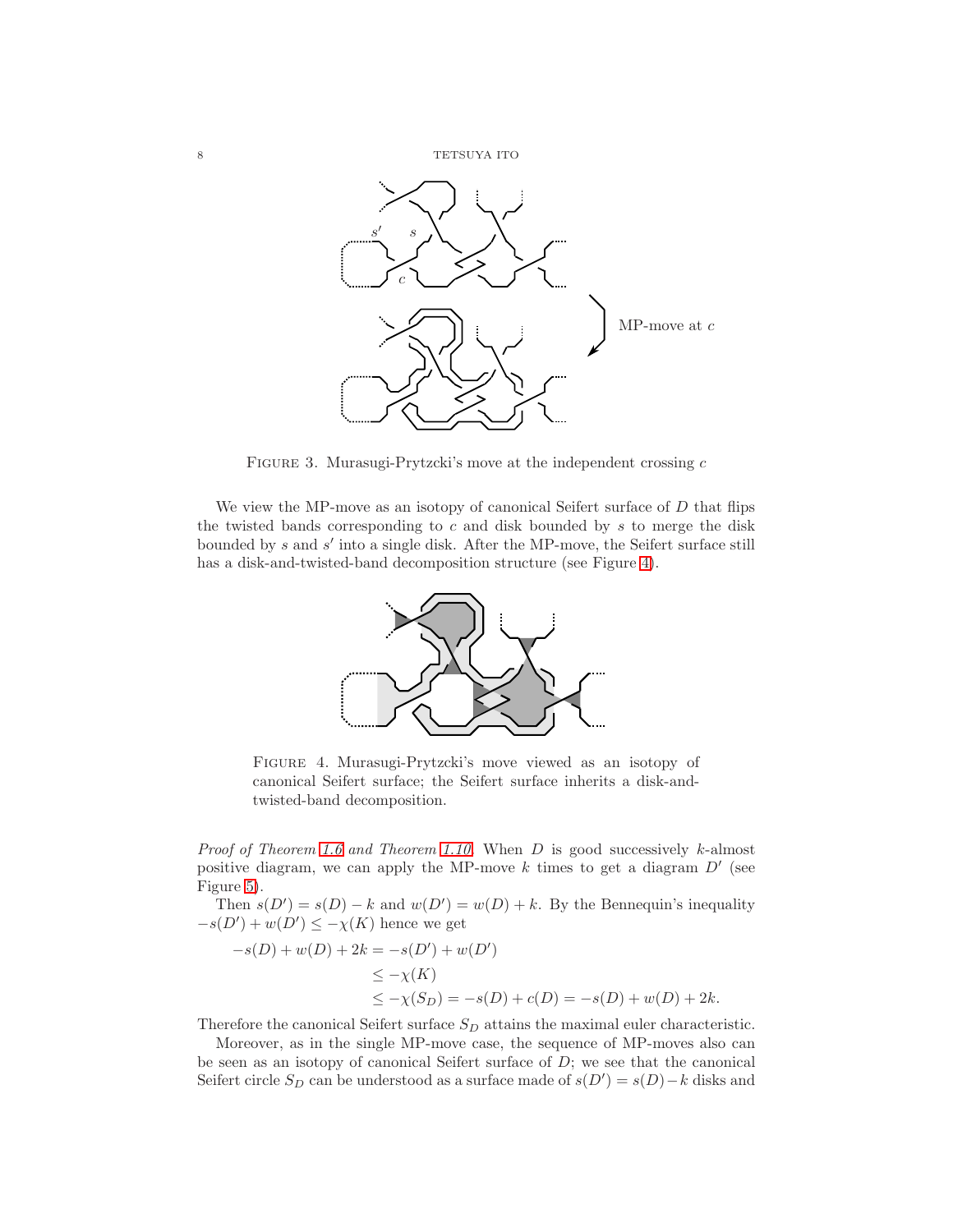$w(D') = w(D) + k$  positively twisted bands. This disk-and-twisted-band decomposition satisfies a certain nice condition, which we called quasi-canonical Seifert surface in [\[HIK\]](#page-19-10). As we have discussed in [\[HIK,](#page-19-10) Section 6], one can further deform the diagram into a closed braid diagram, preserving the disk and twisted band decomposition structure of  $S<sub>D</sub>$ . Since every twisted band has twisted in a positive direction, the closed braid obtained from  $S_D$  is the closure strongly quasipositive braid (see HIK, Theorem 6.4).



<span id="page-8-0"></span>Figure 5. Applying Murasgui-Prytzcki's move k times for good successively k-almost positive diagram  $(k = 3$  case illustration).

2.3. Link polynomials and  $\chi(K)$ . Theorem [1.6](#page-2-7) allows us to relate  $\chi(K)$  and the knot polynomials.

Proof of Theorem [1.5](#page-2-8) and Theorem [1.7.](#page-2-9) First we note that Theorem 1.5 follows from Theorem [1.7,](#page-2-9) since  $\nabla_K(z) \neq 0$  implies that K is non-split.

We prove the assumption by induction of the number  $p$  of positive crossing of D. When  $p = 0$ , the assertion is clear. Let us consider the skein triple  $(D =$  $D_+, D_-, D_0$ ) at the root of the descending skein tree (the resolution at the first non-descending crossing). Note that  $D_0$  is a good successively k-almost positive diagram.

When  $D_0$  is non-split, by induction and Theorem [1.6,](#page-2-7)  $\deg_z \nabla_{K_0}(z) = 1 - \chi(K_0) =$  $1 - s(D) + (c(D) - 1) = -\chi(K)$ . On the other hand,

$$
\nabla_{K_{-}}(z) \leq 1 - \chi(K_{-}) \leq 1 - \chi(D_{-}) = 1 - \chi(D_{+}) = 1 - \chi(K).
$$

Since  $\nabla_K(z) = \nabla_{K_{-}}(z) + z \nabla_{K_0}(z)$  and both  $\nabla_{K_{-}}(z)$  and  $z \nabla_{K_0}(z)$  are non-negative, deg  $\nabla_K(z) = 1 - \chi(K)$  as desired.

When  $D_0$  is split, the crossing c should be a nugatory crossing so K is represented by a non-split good successively k-almost positive diagram having  $(p-1)$  positive crossings. Therefore by induction  $\nabla_K(z) = 1 - \chi(K)$ .

*Proof of Theorem [1.8.](#page-2-4)* Assume that K admits a good successively k-almost positive diagram  $D$ . We prove the theorem by induction on  $k$ .

 $\Box$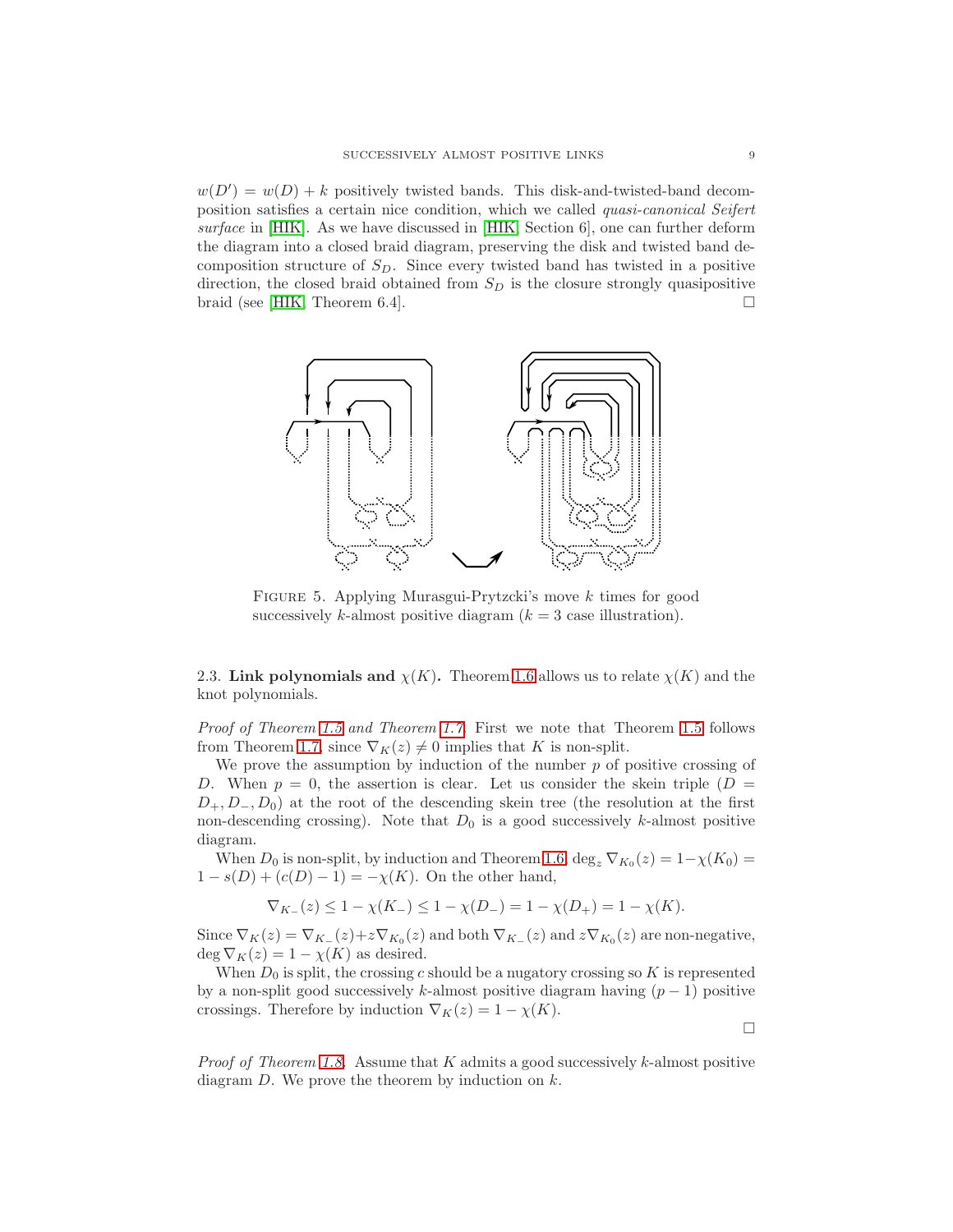We consider the skein triple  $(D_+, D = D_-, D_0)$  obtained by the first negative crossing D. Then  $D_+$  and  $D_0$  are good successively  $(k-1)$ -almost positive diagram hence by Theorem [1.6](#page-2-7)

$$
\chi(K_{+}) = \chi(K), \chi(K_{0}) = \chi(K) - 1
$$

Therefore by induction

$$
\max \deg_z P_{K_+}(v, z) = 1 - \chi(K), \max \deg_z P_{K_0}(v, z) = -\chi(K).
$$
  
the design relation  $P_{\{v, z\}} = v^{-2} P_{\{v, z\}}(v, z) = v^{-1} z P_{\{v, z\}}(v, z)$  we get

By the skein relation  $P_K(v, z) = v^{-2} P_{K_+}(v, z) - v^{-1} z P_{K_0}(v, z)$  we get

$$
\max \deg_z P_K(v, z) \le 1 - \chi(K).
$$

On the other hand, by Theorem [1.7](#page-2-9)

$$
1 - \chi(K) = \deg_z \nabla_K(z) = \max \deg_z P_K(v, z)|_{v=1} \le \max \deg_z P_K(v, z)
$$

hence we conclude that  $\max \deg_z P_K(v, z) = 1 - \chi(K)$ .

Next we show min deg<sub>v</sub>  $P_K(v, z) = 1 - \chi(K)$ . By the skein relation (characterization) of the HOMFLY polynomial  $P_K(v, -v^{-1} + v) = 1$ . This implies that  $P_K(v, z)$ contains a monomial  $v^a z^b$  whose coefficient is non-zero and  $a - b \leq 0$ . Thus

$$
\min \deg_v P_K(v, z) \le a \le b \le \max \deg_z P_K(v, z).
$$

On the other hand, by the Morton-Franks-William inequality

$$
\overline{sl}(K) + 1 \le \min \deg_v P_K(v, z)
$$

where  $\overline{sl}(K)$  is the maximal self-linking number of K. Since we have seen that K is strongly quasipositive,  $\overline{sl}(K) = -\chi(K)$ . Combining the (in)equalities we get

$$
-\chi(K) + 1 = \overline{sl}(K) + 1 \le \min \deg_v P_K(v, z) \le \max \deg_z P_K(v, z) = -\chi(K) + 1.
$$

2.4. Signature estimate. We turn to our attention to Theorem [1.12.](#page-3-4) In large part, our argument goes the same line as Baader-Dehornoy-Liechti's argument [\[BDL\]](#page-19-3) adapted so that it can be applied to general link diagrams with slight improvements.

To treat the signature, we use Gordon-Litherland's theorem [\[GL\]](#page-19-11). For a (possibly non-orientable) spanning F of a link K, let  $\langle , \rangle_F : H_1(F) \times H_1(F) \to \mathbb{Z}$  be the Gordon-Litherland pairing of F; for  $a, b \in H_1(F)$ , let  $\alpha, \beta$  be curves on S that represent a, b, and let  $p_F : \nu(F) \to F$  be the unit normal bundle of F. The Gordon-Litherland pairing of a and b is defined by  $\langle a, b \rangle_F = lk(\alpha, p_S^{-1}(\beta))$ , where lk denotes the linking number.

When K is an  $\ell$ -component link  $K_1 \cup \cdots \cup K_{\ell}$ , the Gordon-Litherland theorem states

(2.1) 
$$
\sigma(K) = \sigma(F) + \frac{1}{2}e(F,K).
$$

Here  $\sigma(F)$  is the signature of the Gordon-Litherland pairing of F, and

<span id="page-9-0"></span>
$$
e(F,K) = -\frac{1}{2}\langle [K], [K]\rangle_F - \sum_{1 \le i < j \le \ell} lk(K_i, K_j).
$$

For a link diagram  $D$ , we fix one of its checkerboard coloring, and let  $B$  and  $W$ be the black and white checkerboard surface of  $D$ . We say that a crossing  $c$  of  $D$ is of type a (resp. of type b) if, when we put the overarc so that it is an horizontal line, the upper right-hand side and the lower left-handed side (resp. the lower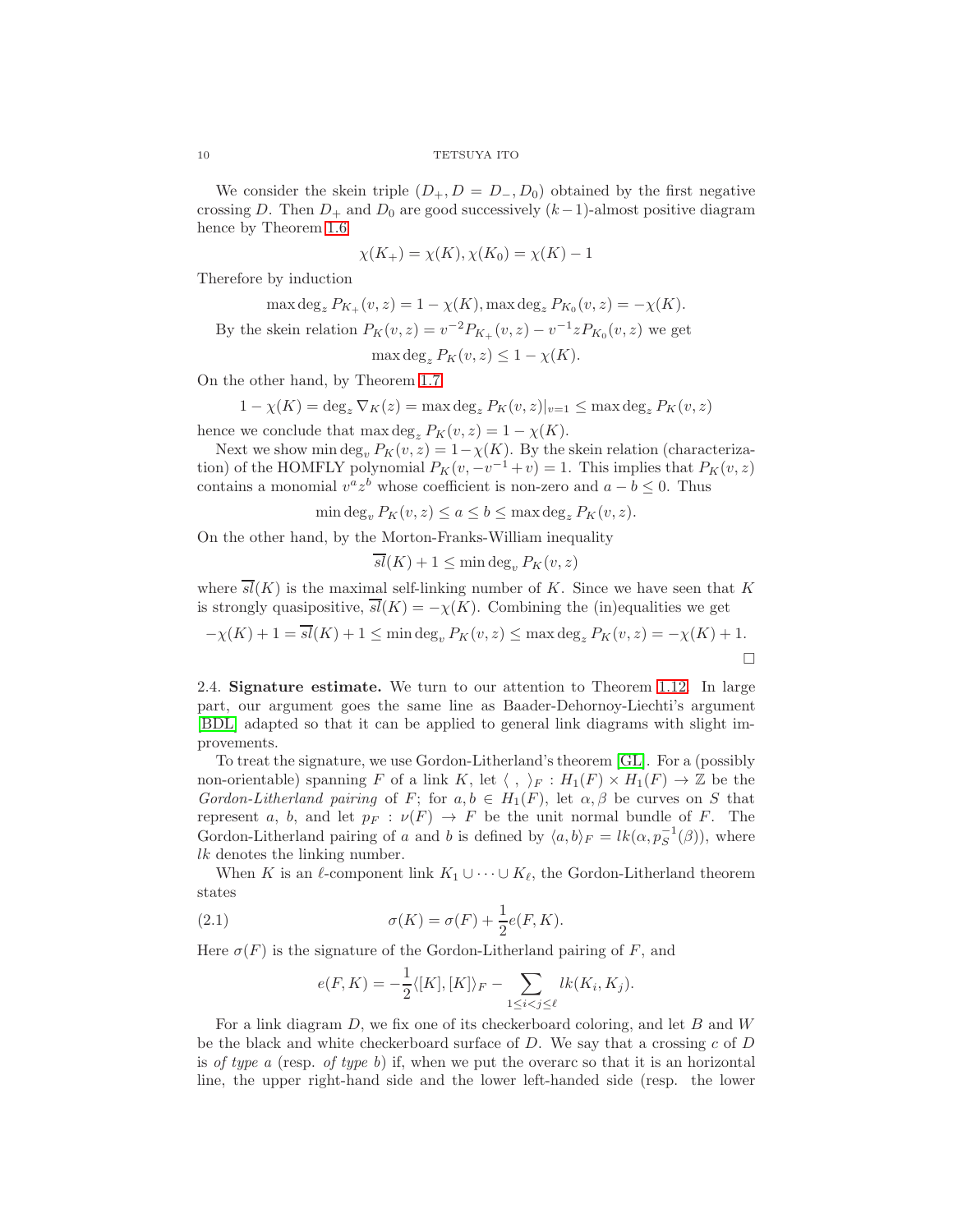right-hand side and the upper left-handed side) are colored by black (see Figure [6\)](#page-10-0). Similarly, we say that a crossing c is of type I (resp. of type II) if the black region is compatible (resp. incompatible) with the orientation of the diagram (see Figure [6\)](#page-10-0). In the definition of type  $a/b$ , the orientation of D is irrelevant whereas the definition of type I/II, the over-under information is irrelevant.

We say that a crossing c is of type Ia, for example, if c is both of type I and of type a. We put  $c_{Ia}, c_{Ib}, c_{IIa}, c_{IIb}$  the number of crossings of type  $Ia, Ib, IIa, IIb$ , respectively. Note that positive (resp. negative) crossing is either of type Ib or IIa (resp. Ia or IIb) so

(2.2) 
$$
c_{+}(D) = c_{Ib} + c_{IIa}, \quad c_{-}(D) = c_{Ia} + c_{IIb}.
$$

<span id="page-10-1"></span>

FIGURE 6. Types of crossings with respect to the checkerboard coloring

By the definition of the Gordon-Litherland pairing,

<span id="page-10-3"></span><span id="page-10-0"></span>
$$
\frac{1}{2}e(B,K) = c_{IIb} - c_{IIa}, \quad \frac{1}{2}e(W,K) = c_{Ia} - c_{Ib}.
$$

Thus by  $(2.1)$  and  $(2.2)$ 

(2.3) 
$$
2\sigma(K) = \sigma(B) + \sigma(W) - c_+(D) + c_-(D)
$$

We give an estimation of the signature of Gordon-Litherland pairings. Let  $\mathcal{R}(W)$ and  $\mathcal{R}(B)$  be the set of white and black regions, respectively. For a white region  $R \in \mathcal{R}(W)$ , we associate a simple closed curve  $\gamma_R$  on B which is a mild perturbation of the boundary of  $R$  (see Figure [7\)](#page-10-2).

We say that the region R is of type  $(\alpha, \beta)$  if R contains  $\alpha$  type a crossings and  $\beta$  type b crossings as its corners. By definition,

$$
\langle [\gamma_R], [\gamma_R] \rangle_B = \alpha - \beta
$$

when R is of type  $(\alpha, \beta)$ .



FIGURE 7. Curve  $\gamma_R$  for a white region R

For a black region  $R \in \mathcal{R}(B)$ , the curve  $\gamma_R$  on W and a notion of type  $(\alpha, \beta)$  are defined similarly and the Gordon-Litherland pairing is given by

<span id="page-10-2"></span>
$$
\langle [\gamma_R], [\gamma_R] \rangle_W = \beta - \alpha
$$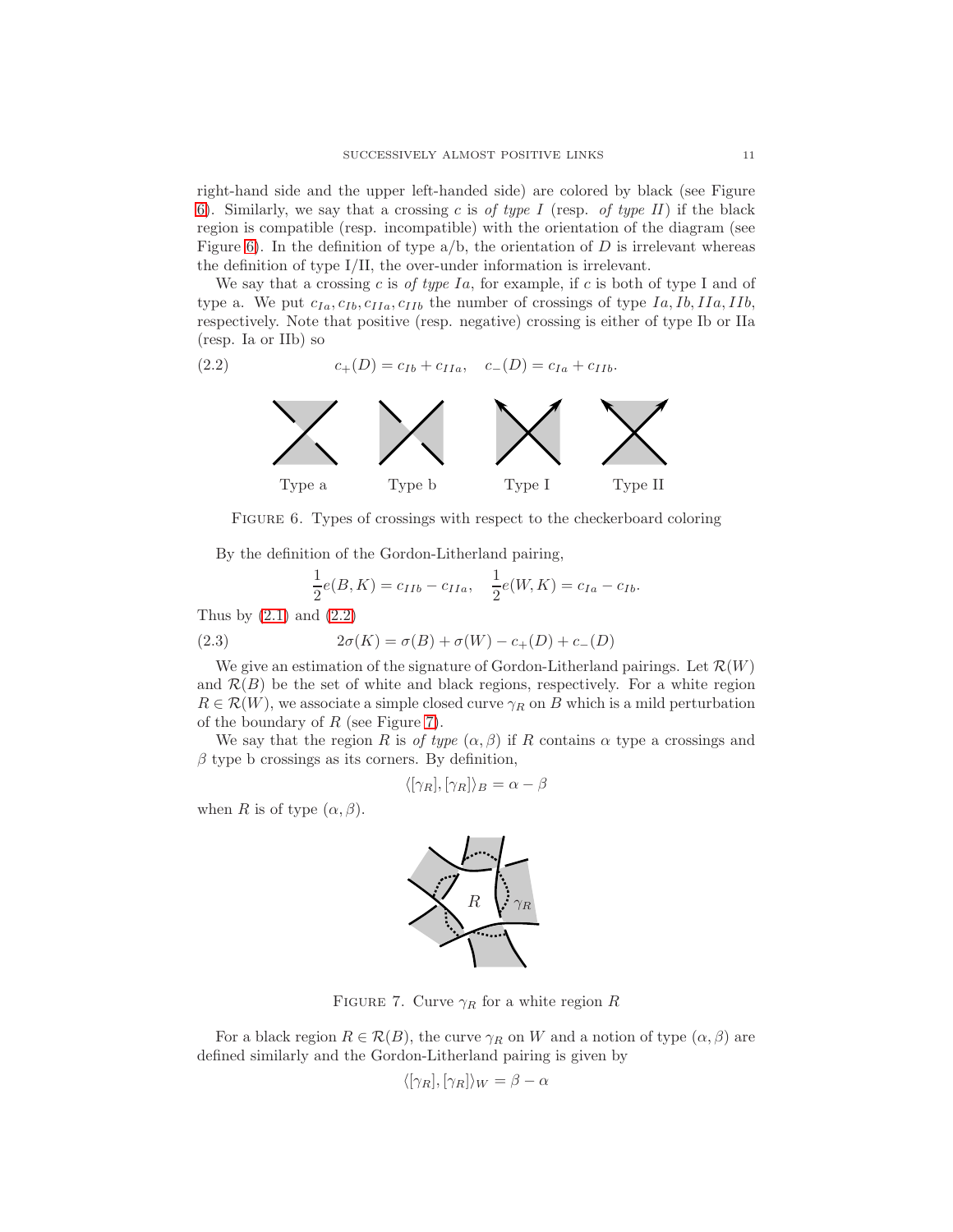when R is of type  $(\alpha, \beta)$ .

*Proof of Theorem [1.12.](#page-3-4)* Since D is reduced, there are no regions of type  $(1, 0)$  or  $(0, 1)$ . Moreover, since we assume that K is non-trivial,  $\#\mathcal{R}(D), \#\mathcal{B}(D) \geq 2$ .

Let  $\Gamma$  be the planar graph whose vertices  $\mathcal{V}(\Gamma)$  are white regions of type  $(\alpha, \beta)$ with  $\alpha - \beta \leq 0$ , and two vertices R, R' are connected by an edge if they share a corner. By Appel-Haken's four-color theorem[6](#page-11-0) [\[AH\]](#page-19-12) there is a 4-coloring map  $col: V(\Gamma) \to \{1, 2, 3, 4\}$ ; if two vertices v, v' are connected by an edge, then  $col(v) \neq$ col(v'). Let  $\mathcal{V}' = col^{-1}(\{1,2\})$ . Let  $\Gamma'$  be the subgraph of  $\Gamma$  whose vertices are  $\mathcal{V}'$ , and let  $V_B$  be the subspace of  $H_1(B)$  generated by  $[\gamma_R]$  for  $R \in \mathcal{V}'$ . With no loss of generality, we assume that  $\#\mathcal{V}' \geq \frac{1}{2}\#\mathcal{V}(\Gamma)$ .

Since  $\Gamma'$  is bipartite, the restriction of Gordon-Litherland pairing  $\langle , \rangle_F$  on  $V_B$ is of the form  $\begin{pmatrix} D_1 & X^T \\ Y & D \end{pmatrix}$  $X$   $D_2$ where  $D_1, D_2$  are diagonal matrices with non-positive diagonals, hence the Gordon-Litherland pairing is non-positive on  $V_B$ .

First we assume that  $V'$  is not equal to the whole  $\mathcal{R}(W)$ . In this case  $\{[\gamma_R] | R \in$  $V'$ } is a basis of  $V_B$  so dim  $V_B = #V'$ . Let  $\gamma_{>0}^W$  be the number of white region R such that  $\langle [\gamma_R], [\gamma_R] \rangle_B > 0$ . Then

$$
\dim V_B = \# \mathcal{V}' \ge \frac{1}{2} \# \mathcal{V}(\Gamma) = \frac{1}{2} (\# \mathcal{R}(W) - \gamma_{>0}^W)
$$

On the other hand, when  $V'$  coincides with  $\mathcal{R}(W)$ , then dim  $V_B = \dim H_1(B) =$  $\#\mathcal{R}(W) - 1$ . Since  $\mathcal{R}(W) \geq 2$ , we have the same lower bound of dim  $V_B$ ;

$$
\dim V_B = \# \mathcal{R}(W) - 1 \ge \frac{1}{2} \# \mathcal{R}(W) \ge \frac{1}{2} (\# \mathcal{R}(W) - \gamma_{>0}^W)
$$

Therefore we get an upper bound of the signature of the Gordon-Litherlanf pairing of  $B^7$  $B^7$ .

$$
\sigma(B) \le \dim H_1(B) - \dim V_B = (\#\mathcal{R}(W) - 1) - \dim V_B
$$
  

$$
\le \frac{1}{2} \#\mathcal{R}(W) - 1 + \frac{1}{2} \gamma_{>0}^W
$$

By a parallel argument for the white surface  $W$ , we get a similar estimate

<span id="page-11-2"></span>
$$
\sigma(W) \le \frac{1}{2} \# \mathcal{R}(B) - 1 + \frac{1}{2} \gamma_{>0}^{B}
$$

where  $\gamma_{>0}^B$  is the number of a black region R such that  $\langle \gamma_R, \gamma_R \rangle_W > 0$ . Since  $\#\mathcal{R}(W) + \#\mathcal{R}(B) - 2 = c(D)$ , by [\(2.3\)](#page-10-3) we get

(2.4) 
$$
2\sigma(K) \leq -\frac{1}{2}c(D) + 2c_{-}(D) + \frac{1}{2}\gamma_{>0}^{B} + \frac{1}{2}\gamma_{>0}^{W} - 1
$$

It remains to estimate  $\gamma_{>0}^B$  and  $\gamma_{>0}^W$ . Let  $\gamma^W(\alpha, \beta)$  be the number of white regions of type  $(\alpha, \beta)$ . By definition of  $\gamma_{>0}^W$ ,

$$
\gamma_{>0}^W = \sum_{\substack{\alpha > \beta \geq 0 \\ \alpha \geq 2}} \gamma^W(\alpha, \beta).
$$

<sup>&</sup>lt;sup>6</sup>It is interesting to find an argument that avoids to use the four-color theorem.

<span id="page-11-1"></span><span id="page-11-0"></span><sup>&</sup>lt;sup>7</sup>This is a point where a minor improvement (constant  $-\frac{1}{2}$  in the conclusion) appears.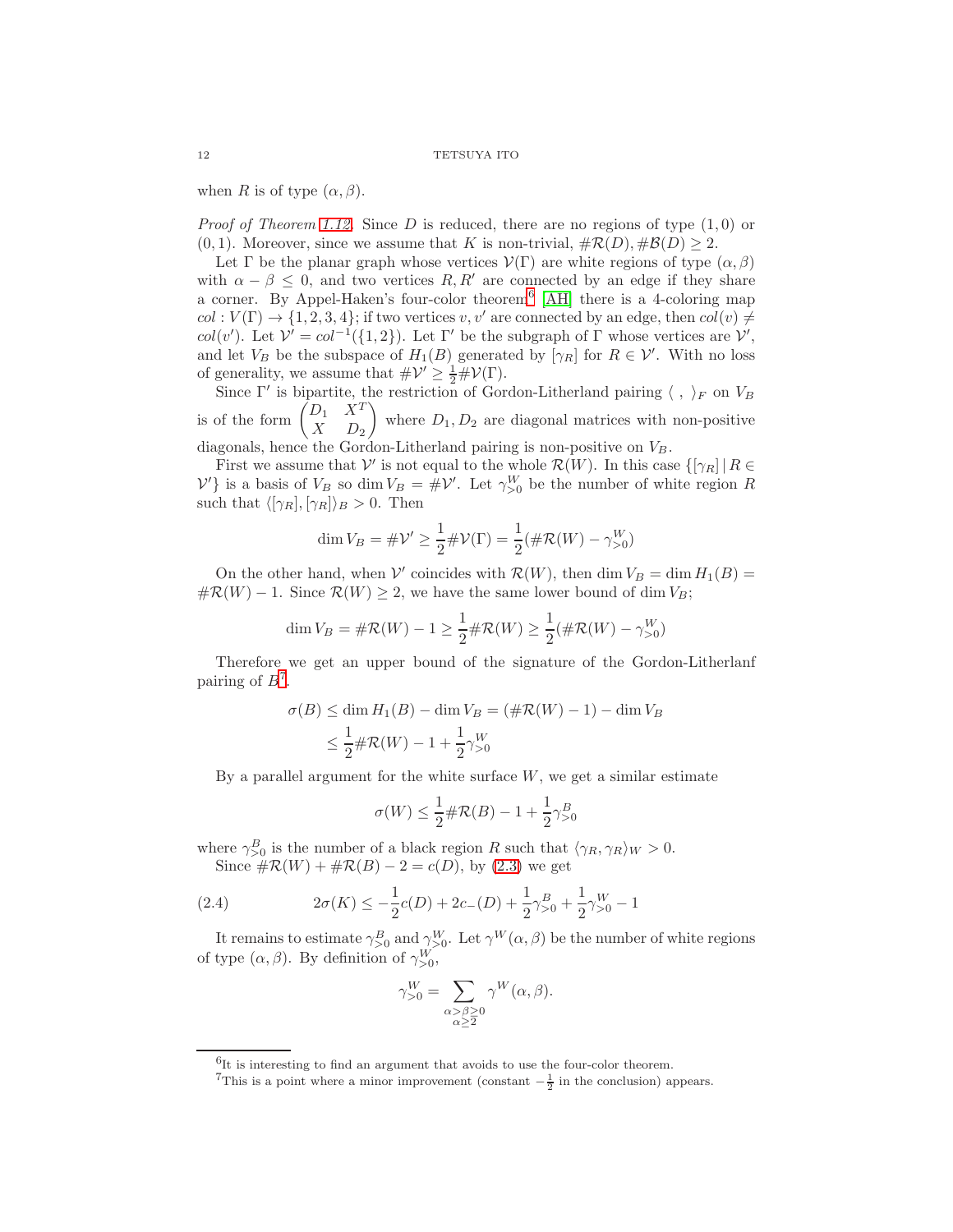By counting the number of the crossings of type  $\alpha$  that appear as a corner of white regions, we get

$$
2(c_{Ia} + c_{IIa}) = \sum_{\alpha,\beta \ge 0} \alpha \gamma^W(\alpha, \beta)
$$
  
\n
$$
\ge 2\gamma^W(2, 0) + 2\gamma^W(2, 1) + 3 \sum_{\substack{\alpha > \beta \ge 0 \\ \alpha \ge 3}} \gamma^W(\alpha, \beta)
$$
  
\n
$$
= -\gamma^W(2, 0) - \gamma^W(2, 1) + 3 \sum_{\substack{\alpha > \beta \ge 0 \\ \alpha \ge 2}} \gamma^W(\alpha, \beta)
$$
  
\n
$$
= -\gamma^W(2, 0) - \gamma^W(2, 1) + 3\gamma^W_{\ge 0}.
$$

Thus we conclude

<span id="page-12-1"></span>(2.5) 
$$
\gamma_{>0}^W \le \frac{2}{3}(c_{Ia} + c_{IIa}) + \frac{1}{3}\gamma^W(2,0) + \frac{1}{3}\gamma^W(2,1)
$$

Recall that a positive crossing appears as either of type Ib or of type IIa. If the corner of a white region  $R$  is a crossing of type IIa, then the orientation of link and the orientation of the white region switch. Thus if all the corners of  $R$  are positive crossings, then the region R must be of type  $R(\alpha, 2\beta)$ . In particular, if a white region R is of type  $(2, 1)$ , at least one of its corner is a negative crossing. Similarly, if a white region R is of type  $(2, 0)$ , its corners are either both positive, or, both negative.

Let  $\gamma_{\pm}^{W}(2,0)$  be the number of white regions of type  $(2,0)$  whose corners are positive and negative crossings, respectively. By counting the number of negative crossings that appear as a corner of type  $(2, 1)$  regions or type  $(2, 0)$  regions we get

$$
\gamma^{W}(2,1) + 2\gamma_{-}^{W}(2,0) \le 2c_{-}.
$$

Thus

$$
\gamma^W(2,1) + \gamma^W_-(2,0) \le 2c_-.
$$

Let  $s_W(D)$  be the number of Seifert circles of D which are the boundary of white bigon. When both corners of a white region R of type  $(2,0)$  are positive, then the boundary of R forms a Seifert circle of  $D$  so<sup>[8](#page-12-0)</sup>

<span id="page-12-2"></span>
$$
\gamma_+^W(2,0) \le s_W(D).
$$

By [\(2.5\)](#page-12-1) we conclude

(2.6) 
$$
\gamma_{>0}^W \le \frac{2}{3}(c_{Ia} + c_{IIa}) + \frac{2}{3}c_- + s_W(D).
$$

By the same argument for the white surface, we get a similar inequality

(2.7) 
$$
\gamma_{>0}^{B} \leq \frac{2}{3}(c_{IIa} + c_{Ib}) + \frac{2}{3}c_{-} + s_{B}(D).
$$

where  $s_B(D)$  is the number of Seifert circles which are the boundary of black bigon.

Since a Seifert circle cannot be the boundary of white bigon and black bigon at the same time,

<span id="page-12-3"></span>
$$
s_W(D) + s_B(D) \le s(D).
$$

<span id="page-12-0"></span><sup>8</sup>A substantial improvement appears at this point; In [\[BDL\]](#page-19-3) they used an upper bound of  $\gamma_{+}^{W}(2,0)$  in terms of the crossing numbers, as we do for  $\gamma_{-}^{W}(2,0)$ , instead of the number of Seifert circles.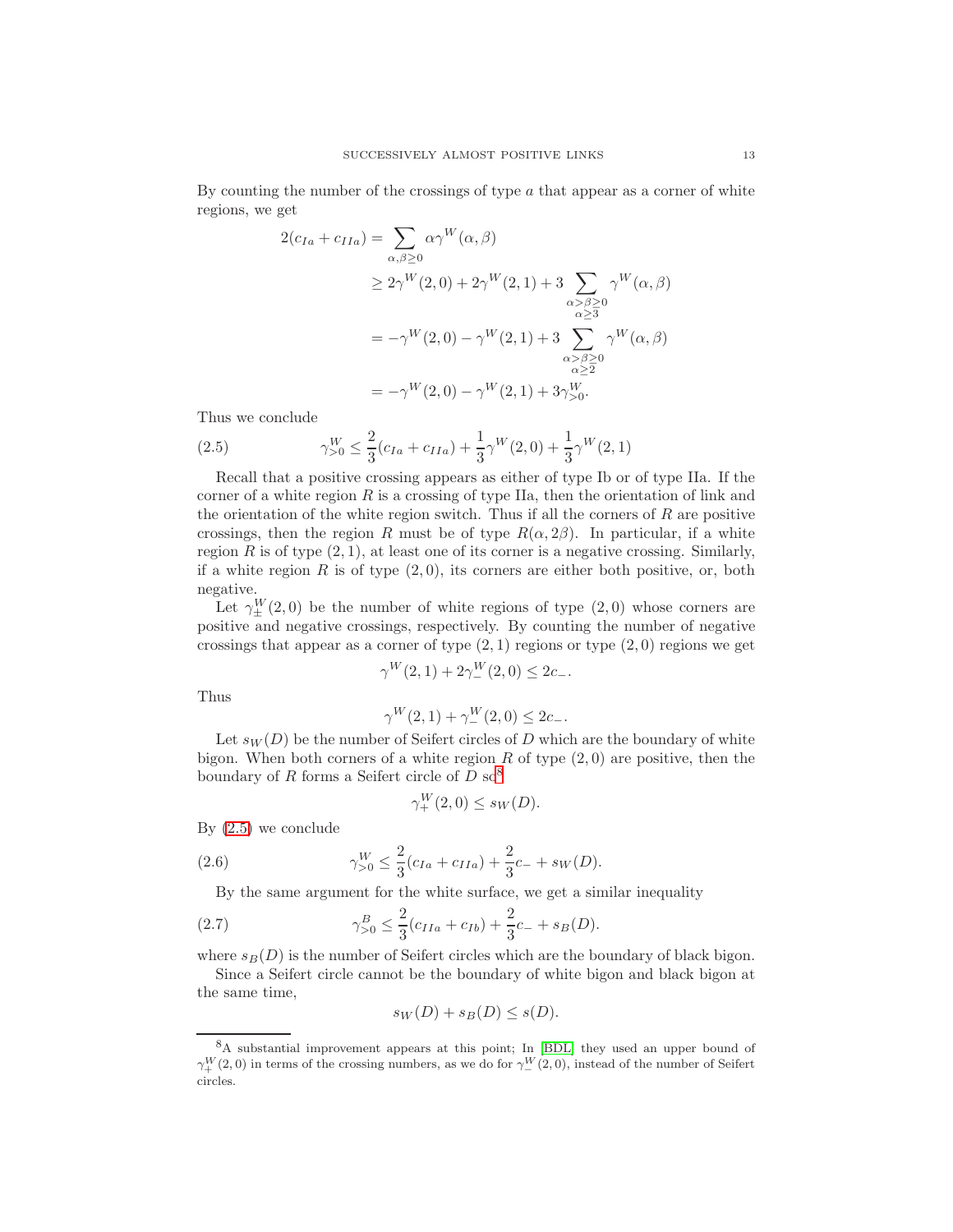The equality happens only if all the Seifert circles are bigon. Thus the equality occurs only if D is the standard torus  $(2, 2n)$  link diagram (with opposite orientation, so that they bound an annulus). In this case, the asserted inequality of signature is obvious, so in the following we can assume that a bit stronger inequality

(2.8) 
$$
s_W(D) + s_B(D) \le s(D) - 1.
$$

By [\(2.6\)](#page-12-2), [\(2.7\)](#page-12-3), and [\(2.8\)](#page-13-0)

<span id="page-13-0"></span>
$$
\gamma_{>0}^{B} + \gamma_{>0}^{W} \le \frac{2}{3}(c_{Ia} + c_{IIa} + c_{Ib} + c_{IIb}) + \frac{1}{3}(s(D) - 1) + \frac{4}{3}c_{-}(D)
$$
  
=  $\frac{2}{3}c(D) + \frac{1}{3}(s(D) - 1) + \frac{4}{3}c_{-}(D).$ 

Therefore by [\(2.4\)](#page-11-2) we conclude

$$
2\sigma(K) \le -\frac{1}{2}c(D) + 2c_{-}(D) + \frac{1}{2}\gamma_{>0}^{B} + \frac{1}{2}\gamma_{>0}^{W} - 1
$$
  
\n
$$
\le -\frac{1}{2}c(D) + 2c_{-}(D) + \frac{1}{3}c(D) + \frac{1}{6}(s(D) - 1) + \frac{2}{3}c_{-}(D) - 1
$$
  
\n
$$
= \frac{1}{6}(s(D) - c(D) - 1) + \frac{8}{3}c_{-}(D) - 1.
$$

 $\Box$ 

Once a signature estimate from canonical Seifert surface is established, Theorem [1.14](#page-4-2) (the concordance finiteness) can be proved by almost the same argument as [\[BDL,](#page-19-3) Theorem 1.1].

Recall the Levine-Tristram signature  $\sigma_{\omega}(K)$  of a link K is topological concordance invariant whenever  $\Delta_{\omega}(K) \neq 0$  so if we take  $\omega$  as non-algebraic number, then  $\sigma_{\omega}$  is always a topological concordance invariant.

*Proof of Theorem [1.14.](#page-4-2)* Assume, to the contrary that the topological concordance class K contains infinitely many successively positive knots  $\{K_i\}$ .

Let  $D_i$  be a successively  $k_i$ -almost positive diagram of  $K_i$ . By assumption,  $k_i \leq dg_c^{top}(K) \leq dg(K_i) \leq dg(D_i)$ . Therefore by Theorem [1.12](#page-3-4)

$$
\sigma(\mathcal{K}) = \sigma(K_i) \le -\frac{1}{6}g(D_i) + \frac{4}{3}k_i - \frac{1}{2} \le \left(-\frac{1}{6} + \frac{4}{3}d\right)g(D_i).
$$

Since  $d < \frac{1}{8}$ ,  $\left(-\frac{1}{6} + \frac{4}{3}d\right) < 0$ . Therefore

$$
g(D_i) \le \frac{6}{8d-1}\sigma(\mathcal{K}).
$$

Since the canonical genus of the diagrams  $\{D_i\}$  are bounded above, there is a finite set of diagrams  $D$  such that each  $D_i$  is obtained from one of a diagram  $D'_i \in \mathcal{D}$  by inserting full twists N times (often called the  $\overline{t}_N$ -move) for some N, at appropriate crossings of  $D_i'$  [\[St1,](#page-20-2) Theorem 3.1] (see Figure [8\)](#page-14-0). Since every  $D_i$ is successively almost positive, we may assume that the base diagram  $D'_i \in \mathcal{D}$  is successively positive, and that  $D_i$  is obtained by inserting *positive* twists.

Due to the finiteness of  $D$ , there are only finitely many places to insert full twists. Thus there is a diagram  $D_{\text{base}} \in \mathcal{D}$  and a crossing c of  $D_{\text{base}}$  having the following property; for any  $N > 0$ , there is a knot K in  $\{K_i\}$  such that K is obtained from  $\mathcal D$  by inserting full twist at least N-times at c and inserting appropriate (positive) twists at other crossings.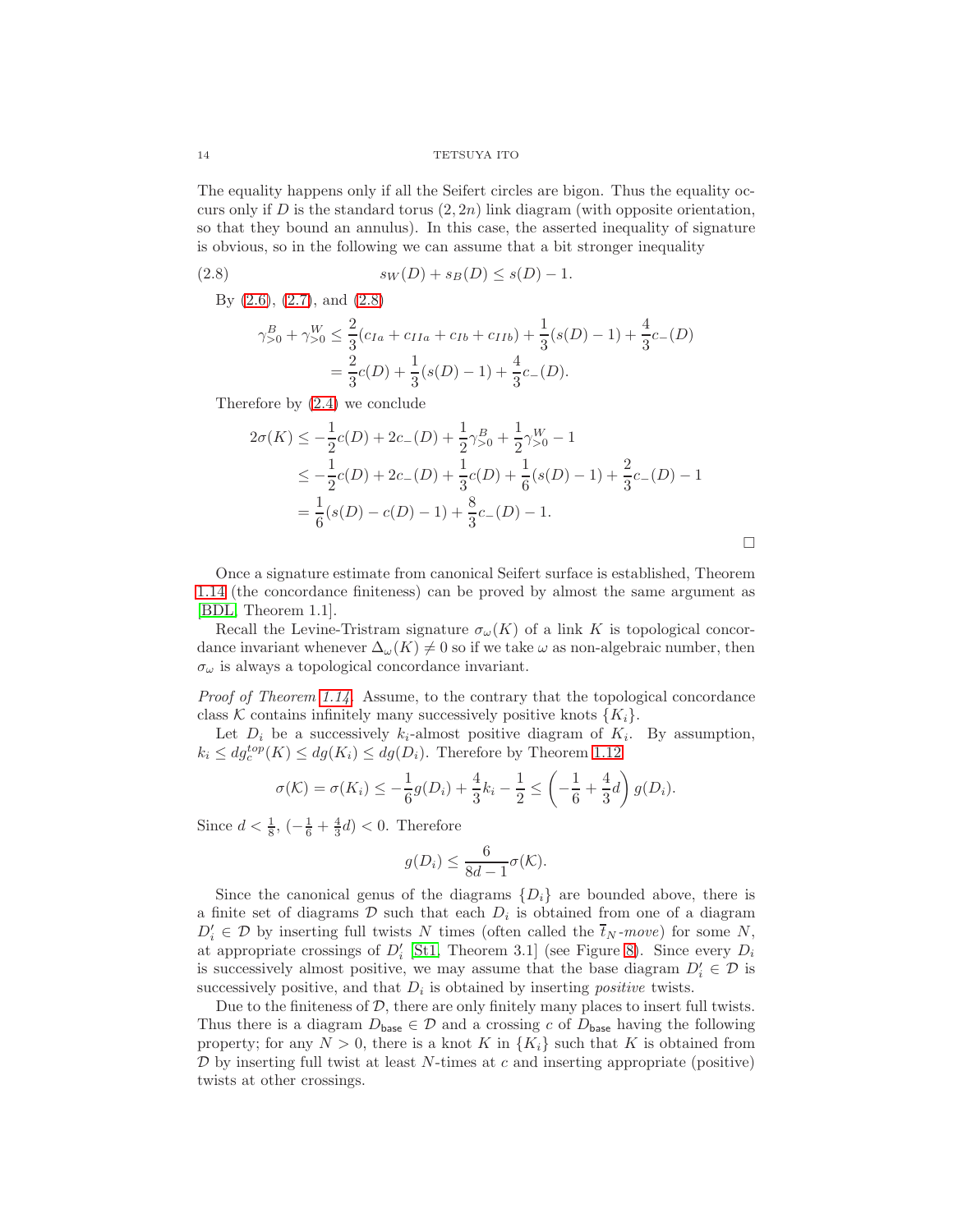

<span id="page-14-0"></span>FIGURE 8. Inserting  $N$  full twists at the crossing  $c$  (often called the  $\bar{t}_N$ -move)

Let  $D(N)$  be the diagram obtained from  $D_{base}$  by inserting N-full twists at the crossing c, and let  $K(N)$  be the knot represented by  $D(N)$ . The above observation says that there exists a successively positive knot K in the concordance class  $\mathcal K$ such that  $K(N)$  is obtained from K by the positive-to-negative crossing changes. Thus for every  $N > 0$  we have an inequality

(2.9) 
$$
\sigma_{\omega}(K(N)) \geq \sigma_{\omega}(K) = \sigma_{\omega}(\mathcal{K}).
$$

Let  $D_0$  be the link diagram obtained by smoothing the crossing c of  $D_{base}$  and let L be the link represented by  $D_0$ . Since the canonical Seifert surface  $S_N$  of  $D(N)$  is obtained from the canonical Seifert surface  $S_0$  of  $D_0$  by adding an N-twisted band, the Seifert matrix  $A(N)$  of  $S_N$  is of the form

<span id="page-14-1"></span>
$$
A(N) = \begin{pmatrix} -N + a & w \\ v & A(S_0) \end{pmatrix}
$$

where a is a constant and  $A(S_0)$  is the Seifert matrix of  $S_0$ .

Take a non-algebraic  $1 \neq \omega \in \{z \in \mathbb{C} \mid |z| = 1\}$  sufficiently close to 1 so that  $\sigma_{\omega}(\mathcal{K})=0$  holds. By definition,  $\sigma_{\omega}(K(N))$  and  $\sigma_{\omega}(L)$  are the signatures of

$$
A_{\omega}(N) = (1 - \omega)A(N) + (1 - \overline{\omega})A(N)^{T}
$$
  
= 
$$
\begin{pmatrix} (2 - 2\text{Re}(\omega))(-N + a) & (1 - \omega)w + (1 - \overline{\omega})v^{T} \\ (1 - \omega)v + (1 - \overline{\omega})w^{T} & (1 - \omega)A(S_{0}) + (1 - \overline{\omega})A(S_{0})^{T} \end{pmatrix}
$$
  

$$
A_{\omega}(0) = (1 - \omega)A(S_{0}) + (1 - \overline{\omega})A(S_{0})^{T}.
$$

Therefore by the cofactor expansion

$$
\det A_{\omega}(N) = (2 - 2\text{Re}(\omega))(-N + a)\det A_{\omega}(0) + C
$$

where C is a constant that does not depend on N. Since we have chosen  $\omega$  so that it is non-algebraic,  $\det A_{\omega}(S_0) \neq 0$ . Thus when N is sufficiently large, the sign of  $\det A_{\omega}(N)$  and  $\det A_{\omega}(S_{D_0})$  are different, which means that the matrix  $A_{\omega}(N)$  has one more negative eigenvalue than  $A_{\omega}(0)$ . Thus for sufficiently large N

$$
\sigma_{\omega}(K(N)) = \sigma_{\omega}(L) - 1.
$$

On the other hand, since  $D_0$  is successively positive, by Theorem [1.12](#page-3-4)  $\sigma_\omega(L) \leq 0$ . Therefore by [\(2.9\)](#page-14-1)

$$
\sigma_{\omega}(\mathcal{K}) \le \sigma_{\omega}(K(N)) = \sigma_{\omega}(L) - 1 \le -1.
$$

Since we have chosen  $\omega$  so that  $\sigma_{\omega}(\mathcal{K}) = 0$ , this is a contradiction.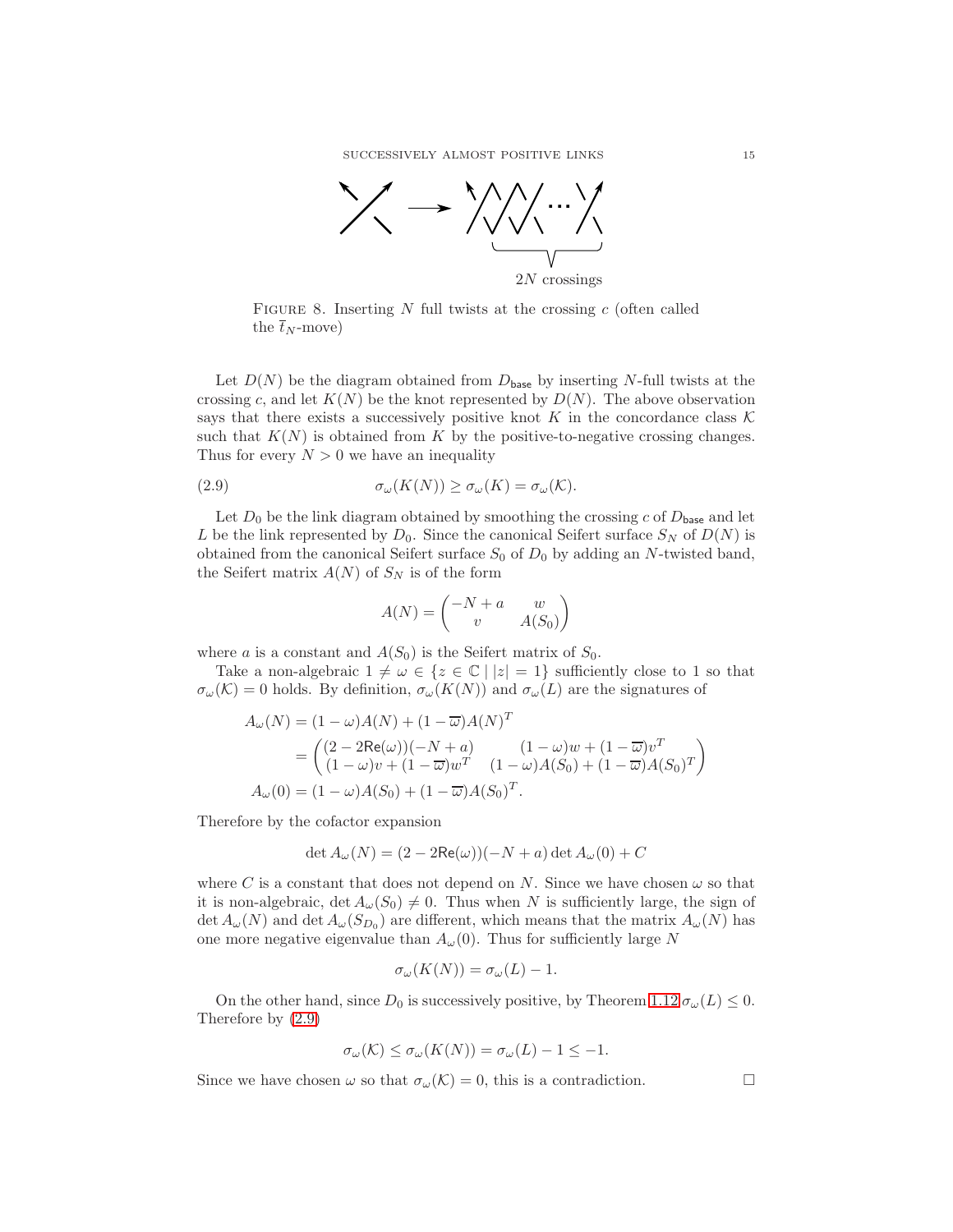#### 3. Discussions and Questions

Our argument so far justifies the assertion that a (good) successively k-almost positive diagram is natural and more appropriate generalization of positive links than a k-almost positive diagram. However, since our results also says that the difference between (almost) positive links and (good) successively  $k$ -almost positive links are subtle to distinguish.

In fact, at this moment we do not know an example of links which are (good) successively almost positive but is not almost positive, although we believe that there are many such links. This is mainly because we have no useful technique to exclude various candidates are indeed not almost positive.

3.1. Positive v.s. almost positive. Since positive links and almost positive links already share many properties, distinguishing almost positive links with positive link is not an easy task.

The simplest example of almost positive, but not positive knot is  $10_{145}$ ;  $10_{145}$ admits an almost positive diagram of type I. The non-positivity can be detected by Cromwell's theorem [\[Cr\]](#page-19-1) that  $c(K) \leq 4q(K)$  if K is positive and its Conway polynomial  $\nabla_K(z)$  is monic, or, the property of the HOMFLY and the Kauffman polynomial of positive knot [\(3.1\)](#page-15-0) which we discuss in the next section.

3.2. Almost positive of type I v.s. Almost positive of type II. Our argument so far tells that a good successively almost positive diagram has better properties than a usual almost positive diagram.

However, we note that it can happen non-good almost positive links share a property of positive links that fails for good almost positive links.

An almost positive diagram D is

- of type I if D is good successively almost positive; for two Seifert circles s and s' connected by the unique negative crossing c<sub>−</sub>, there are no other crossings connecting  $s$  and  $s'$ .
- of type II otherwise; there are positive crossings connecting  $s$  and  $s'$ .

An almost positive diagram of type I is nothing but a good successively almost positive diagram. For an almost positive diagram  $D$ ,  $S_D$  attains the maximum euler characteristic if and only if D is of type I [\[St2\]](#page-20-0). In particular, when D is an almost positive diagram of type II, we have  $\chi(K) = \chi(D) + 2$ . The dichotomy plays a fundamental role in a study of almost positive diagrams and links – the proof of various properties of almost positive links often splits into the analysis of two cases [\[St2,](#page-20-0) [FLL\]](#page-19-5).

Let  $D_K(a, z)$  be the Dubrovnik version of the Kauffman polynomial;  $D_K(a, z)$  =  $a^{-w(D)}\Lambda_D(a,z)$ , where  $\Lambda_D(a,z)$  is the regular isotopy invariant defined by the skein relations

$$
\Lambda \times (a, z) - \Lambda \times (a, z) = z(\Lambda \times - \Lambda) \tag{1}
$$
\n
$$
\Lambda \times (a, z) = a \Lambda \quad (a, z), \Lambda \times (a, z) = a^{-1} \Lambda \quad (a, z), \Lambda \times (a, z) = 1.
$$

We express the Dubrovnik polynomial  $D_K(a, z) = \sum_i D_K(z, i) a^i$ . Similarly, we express the HOMFLY polynomial  $P_K(v, z) = \sum_i P_K(z; i)v^i$ . In [\[Yo\]](#page-20-3) Yokota showed that when  $K$  is positive,

<span id="page-15-0"></span>(3.1) 
$$
P_K(z; 1 - \chi(K)) = D_K(z; 1 - \chi(K)) \neq 0
$$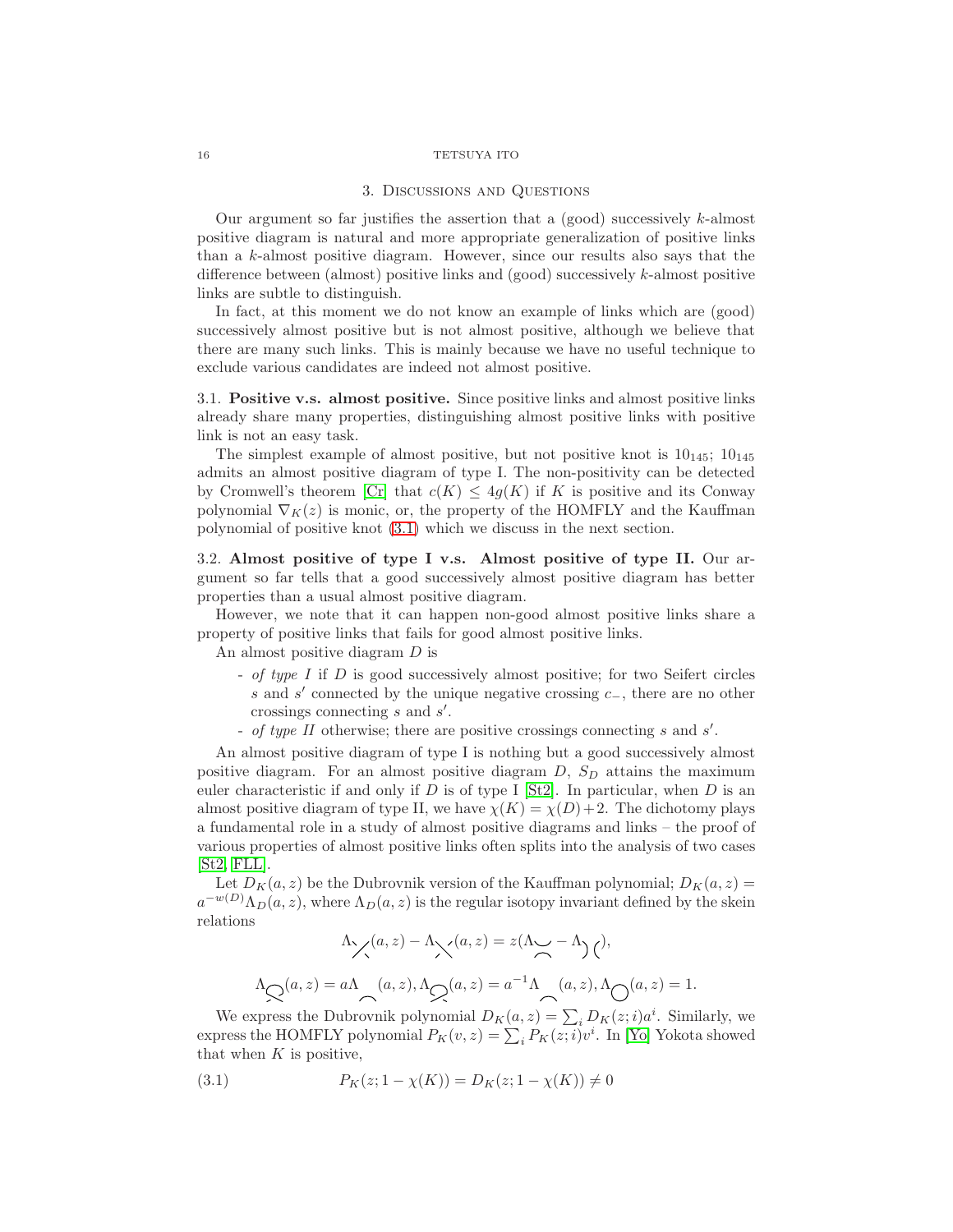holds. Moreover, this is a non-negative polynomial [\[Cr,](#page-19-1) Corollary 4.3].

At first glance, this coincidence sounds mysterious but it turns out Legendrian link point of view brings illuminating explanation.

For a basis of Legendrian links we refer to [\[Et\]](#page-19-13). Let  $D$  be the front diagram of a Legendrian link K. The subset  $\rho$  of the set of crossings of  $D$  is a *ruling* if the  $\searrow$ 

diagram $\mathcal{D}_{\rho}$  obtained from  $\mathcal D$  by taking the horizontal smoothing

at each crossing in  $\rho$  satisfies the following conditions;

- Each component of  $\mathcal{D}_{\rho}$  is the standard diagram of the Legendrian unknot (i.e it contains two cusps and no crossings).
- For each  $c \in \rho$ , let P and Q be the component of  $D_{\rho}$  that contains the smoothed arcs at c. Then P and Q are differents component of  $\mathcal{D}_{\rho}$ , and in the vertical slice around c, two components  $P$  and  $Q$  are not nested – they are aligned in one of the configuration in Figure [9](#page-16-0) (ii).



<span id="page-16-0"></span>FIGURE 9. (i) Front diagram D and  $\mathcal{D}_{\rho}$  for  $\rho = \{b\}; \rho$  is not a ruling. (ii) Normality condition for the ruling.

A ruling is *oriented* if every element of  $\rho$  is a positive crossing. Let  $\Gamma(\mathcal{D})$  and  $O\Gamma(\mathcal{D})$  be the set of rulings and oriented rulings, respectively.

For a ruling  $\rho$  we define

$$
j(\rho) = \# \rho - l\text{-cusp}(\mathcal{D}) + 1,
$$

where  $l$ -cusp( $\mathcal{D}$ ) denotes the number of the left cusps of  $\mathcal{D}$ . In [\[Rut,](#page-20-4) Theorem 3.1, Theorem 4.3], Rutherford showed that the ruling polynomials, a graded count of the (oriented) rulings, are equal to the coefficient polynomials of Dubrovnik and HOMFLY polynomials, respectively;

<span id="page-16-1"></span>(3.2) 
$$
D_K(z; tb(\mathcal{D}) + 1) = \sum_{\rho \in \Gamma(\mathcal{D})} z^{j(\rho)}, \quad P_K(z; tb(\mathcal{D}) + 1) = \sum_{\rho \in \text{OT}(\mathcal{D})} z^{j(\rho)}.
$$

Here  $tb(\mathcal{D})$  is the Thurston-Benneuqin invariant, given by

$$
tb(\mathcal{D}) = w(\mathcal{D}) - l\text{-cusp}(\mathcal{D}).
$$

❅❅  $\rightarrow$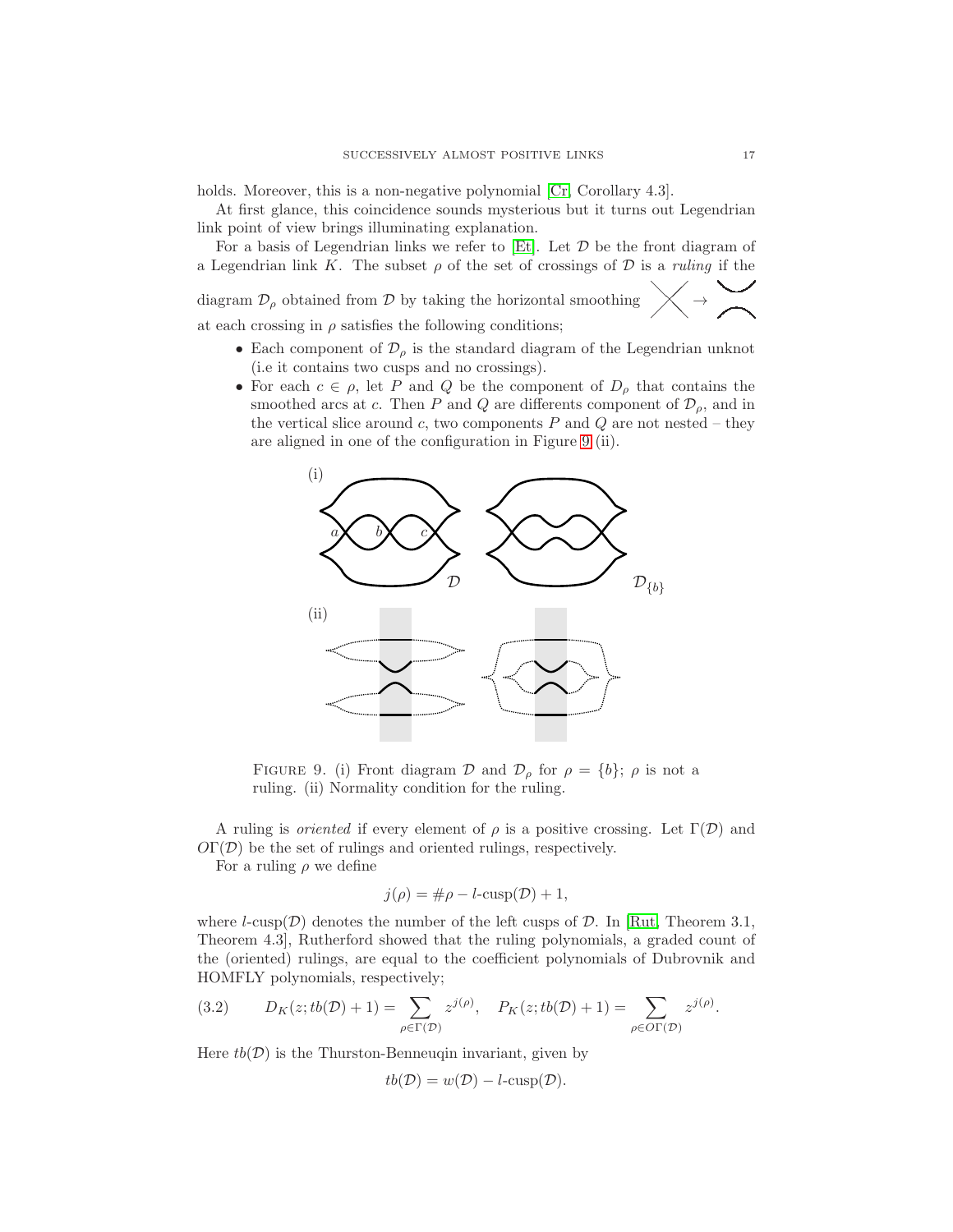In particular, by the HOMFLY/Kauffman bound of the maximum Thurston-Bennequin number  $\overline{tb}(K)$ 

$$
\overline{tb}(K) + 1 \le \min \deg_v P_K(v, z), \quad \overline{tb}(K) + 1 \le \min \deg_a D_K(v, z),
$$

if a front diagram  $\mathcal D$  admits a ruling, then  $\mathcal D$  attains the maximum Thurston-Bennequin number  $\overline{tb}(K)$  among its topological link types, and

 $\overline{tb}(K) + 1 = \min \deg_v P_K(v, z) = \min \deg_o D_K(v, z).$ 

One can view a positive diagram  $D$  as a front diagram  $D$  [\[Ta\]](#page-20-5); each positive crossing is put so that in the form  $\diagup$  , and each Seifert circle forms a front diagram having exactly two cusps (so  $l$ -cusp( $\mathcal{D}$ ) =  $s(D)$ ). Then the set of all crossings forms a (oriented) ruling. Thus  $\mathcal D$  attains the maximum Thurston-Bennequin number. In particular,

$$
\overline{tb}(K) = tb(\mathcal{D}) = c(D) - s(D) = -\chi(D) = -\chi(K).
$$

Moreover, since all the crossings of D are positive,  $\Gamma(\mathcal{D}) = \mathcal{O}\Gamma(\mathcal{D})$ . Thus the ruling polynomial formula [\(3.2\)](#page-16-1) of the coefficients of the Dubrovnik and the HOMFLY polynomials leads to Yokota's equality [\(3.1\)](#page-15-0) and its non-negativity.

A mild generalization of this argument shows that an almost positive link of type II shares the same property;

<span id="page-17-0"></span>**Theorem 3.1.** If K admits an almost positive diagram of type II, then

$$
P_K(z; 1 - \chi(K)) = D_K(z; 1 - \chi(K)) \neq 0
$$

and it is a non-negative polynomial.

*Proof.* We view an almost positive diagram of type II as a front diagram  $\mathcal D$  as shown in Figure [10,](#page-18-0) where the box represents a positive diagram part viewed as a front diagram. A ruling of  $D$  cannot contain the negative crossing of  $D$ , so  $\Gamma(\mathcal{D}) = \mathcal{O}\Gamma(\mathcal{D})$ . On the other hand, since D is of type II, the Seifert circles s and s' connected by the negative crossing c<sub>−</sub> is also connected by a positive crossing. We take such a crossing c so that there are no such crossing between c and  $c^-$ . Let  $\rho = C(\mathcal{D}) \setminus \{c_-, c\}$ . Then  $\rho$  is a ruling so  $\Gamma(\mathcal{D}) = \mathcal{O}\Gamma(\mathcal{D}) \neq \emptyset$ , and

$$
\overline{tb}(K) = tb(\mathcal{D}) = (c(D) - 2) - s(D) = -\chi(D) - 2 = -\chi(K).
$$

Thus by  $(3.2)$  we get the desired identity.

<span id="page-17-1"></span>Corollary 3.2. If  $K$  is almost positive of type II,

$$
\min \deg_a D_K(z, a) = \max \deg_z P_K(v, z) = 1 - \chi(K).
$$

Since there are almost positive knot of type I that fails to have the property stated in Theorem [3.1](#page-17-0) (for example  $10_{145}$ ), we have the following, which was mentioned in [\[St2\]](#page-20-0) without proof;

Corollary 3.3. There exists an almost positive knot of type I which does not admit an almost positive diagram of type II.

A similar argument can be applied to establish the same equality for certain type of not-good successively almost positive diagrams.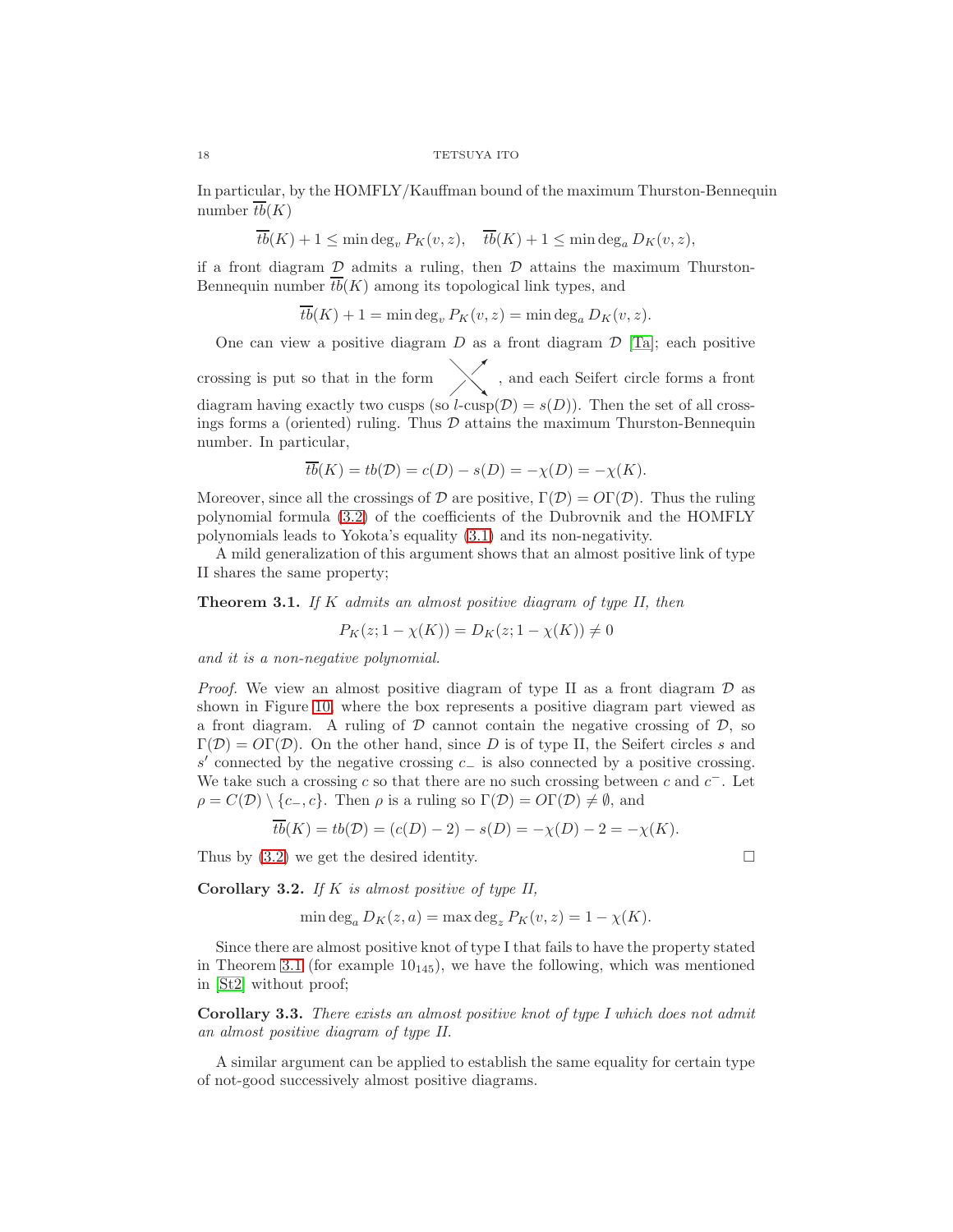

<span id="page-18-0"></span>FIGURE 10. (i) Front diagram of almost positive diagram of type II; the box represent a front diagram consisting of positive crossings. (ii) Non-trivial ruling  $\rho = C(\mathcal{D}) \setminus \{c_-, c\}$  and its resolution  $\mathcal{D}_{\rho}$ 

3.3. (Good) Successively almost positive v.s. strongly quasipositive. A strongly quasipositive knots are not necessarily successively almost positive; for a given link L, there exists a strongly quasipositive link L' such that  $\nabla_L(z) = \nabla_{L'}(z)$ [\[Rud2,](#page-19-14) 88 Corollary]. See [\[Si,](#page-20-6) Section 5] for details and concrete examples. Thus the Conway polynomial of strongly quasipositive link may not be non-negative.

3.4. Questions. We summarize the relations among various positivities discussed in the paper;

{Positive}  $\cap$ {Almost positive of type I}  $\subset_{(a)}$  {Almost positive}  $\bigcap_{(b)}$  $\bigcap_{(c)}$ {Good successively almost positive}  $\subset_{(d)}$  {Successively almost positive}  $\tag{$\ast$}$ {Strongly quasipositive}

**Question 1.** Are the inclusions  $(a)$ ,  $(b)$ ,  $(c)$ ,  $(d)$  strict?

The strictness question of (a) appeared in [\[St2,](#page-20-0) Question 3]. We have seen that

{Almost positive of type I}  $\not\subset$  {Almost positive of type II}

We are asking whether the converse inclusion

{Almost positive of type II} ⊂ {Almost positive of type I}

holds or not.

As for the strictness of (b), one candidate of the properties of almost positive links which are not extended to good successively almost positive links is [\[St2,](#page-20-0) Theorem 5]; it says that min deg  $V_K(t) = \frac{1}{2}(1 - \chi(K))$  when K is almost positive. Although several simple successively almost positive links still satisfy the same property, the proof of the property utilizes a state-sum argument which we cannot generalize to successively almost positive case in an obvious manner.

**Question 2.** Is it true that  $\min \deg V_K(t) = \frac{1}{2}(1 - \chi(K))$  when K is good successively almost positive?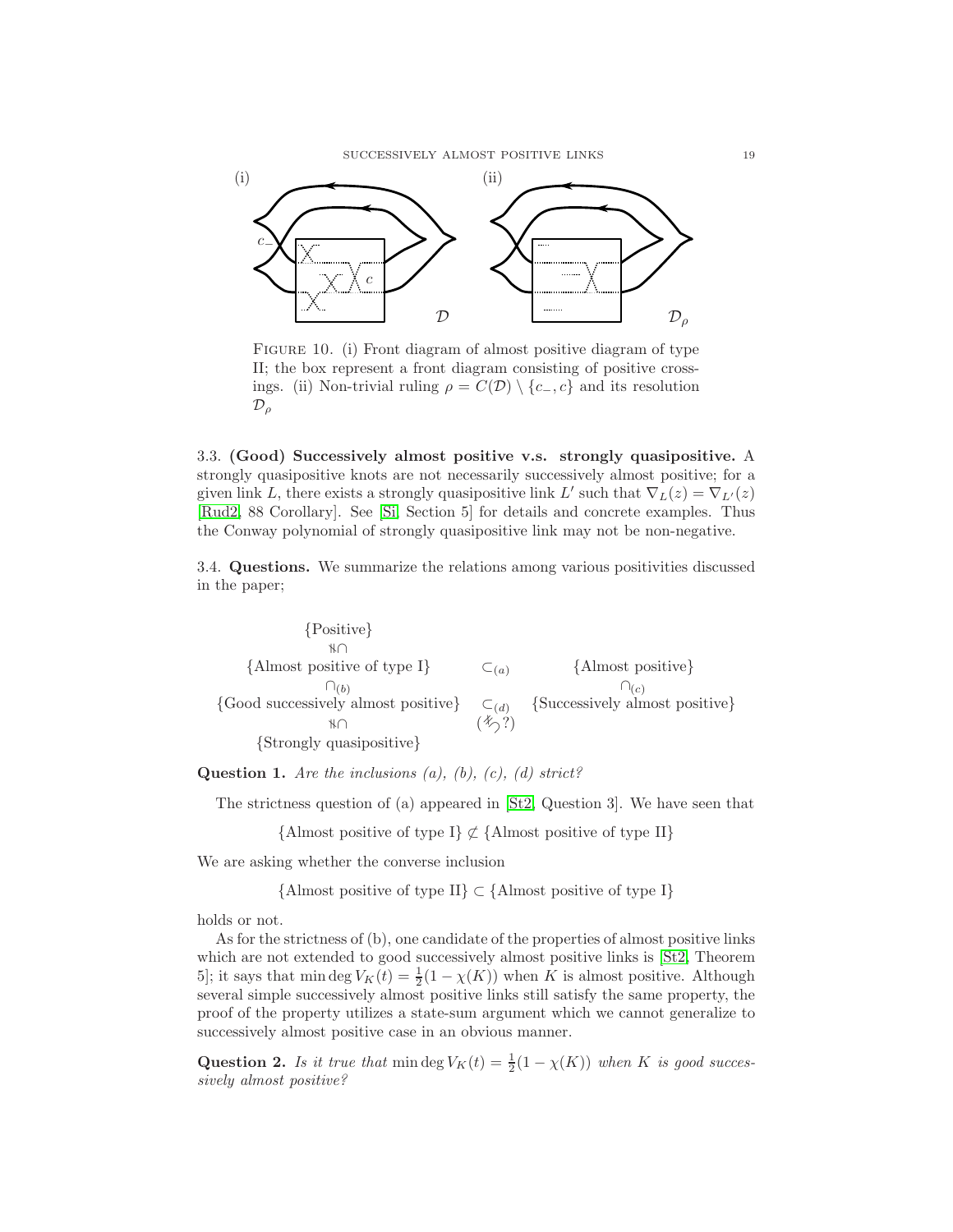As for the strictness of (d), it is interesting to ask to what extent a successively almost positive link shares the same properties as good successively almost positive links;

**Question 3.** Assume that  $K$  is successively almost positive.

- Is K strongly quasipositive?
- Is max deg<sub>z</sub>  $\nabla_K(z) = 1 \chi(K)$  when K is non-split?
- Is max deg<sub>z</sub>  $P_K(v, z) = \min \deg_v P_K(v, z) = 1 \chi(K)$ ?

In Theorem [1.14](#page-4-2) we showed the finiteness of successively almost positive knots in a topological concordance class, under the assumption that the topological concordance genus is sufficiently large. It is natural to investigate whether this additional assumption is necessary or not.

Question 4. Does every topological concordance class contain at most finitely many successively k-almost positive knots?

In [\[Oz\]](#page-19-15) Ozawa showed the visibility of primeness for positive diagrams; a link represented by a positive diagram  $D$  is non-prime if and only if the diagram  $D$  is non-prime.

**Question 5.** If a knot K prime if K is represented by a prime, good successively k-almost positive diagram?

#### **REFERENCES**

- <span id="page-19-12"></span>[AH] K. Appel and W. Haken, Every planar map is four colorable, Contemporary Mathematics, 98. American Mathematical Society, Providence, RI, 1989. xvi+741 pp.
- <span id="page-19-3"></span>[BDL] S. Baader, P. Dehornoy, and L. Liechti, Signature and concordance of positive knots. Bull. Lond. Math. Soc. 50 (2018), no. 1, 166–173.
- <span id="page-19-1"></span>[Cr] P. Cromwell, Homogeneous links, J. London Math. Soc. (2) 39 (1989), no. 3, 535–552.
- <span id="page-19-13"></span>[Et] J. Etnyre, Legendrian and transversal knots, Handbook of knot theory, 105–185, Elsevier B. V., Amsterdam, 2005.
- <span id="page-19-5"></span>[FLL] P. Feller, L. Lewark and A. Lobb, Almost positive links are strongly quasipositive, [arXiv:1809.06692v](http://arxiv.org/abs/1809.06692)2.
- <span id="page-19-11"></span>[GL] C. Gordon, C. A. Litherland, On the signature of a link, Invent. Math. 47 (1978), no. 1, 53–69.
- <span id="page-19-10"></span>[HIK] J. Hamer, T. Ito and K. Kawamuro, Positivities of knots and links and the defect of Bennequin inequality, Exp. Math. to appear.
- <span id="page-19-2"></span>[IMT] T. Ito, K. Motegi, and M. Teragaito, Generalized torsion and Dehn filling, Topol. Appl. 301 (2021) 107515.
- <span id="page-19-8"></span>[Li] C. Livingston, *Computations of the Ozsváth-Szabó knot concordance invariant*. Geom. Topol. 8 (2004), 735–742.
- <span id="page-19-9"></span>[MP] K. Murasugi and J. Przytycki, An index of a graph with applications to knot theory, Mem. Amer. Math. Soc. 106 (1993), no. 508, x+101 pp.
- <span id="page-19-15"></span>[Oz] M. Ozawa, Closed incompressible surfaces in the complements of positive knots. Comment. Math. Helv. 77 (2002), no. 2, 235–243.
- <span id="page-19-7"></span>[OS] P. Ozsváth, and Z. Szabó Knot Floer homology and the four-ball genus. Geom. Topol. 7 (2003), 615–639.
- <span id="page-19-0"></span>[PT] J. Przytycki and K. Taniyama, Almost positive links have negative signature. J. Knot Theory Ramifications 19 (2010), no. 2, 187–289.
- <span id="page-19-6"></span>[Ra] J. Rasmussen, Khovanov homology and the slice genus, Invent. Math. 182 (2010), no. 2, 419–447.
- <span id="page-19-4"></span>[Rud1] L. Rudolph, Constructions of quasipositive knots and links. III. A characterization of quasipositive Seifert surfaces, Topology 31 (1992), no. 2, 231–237.
- <span id="page-19-14"></span>[Rud2] L. Rudolph, Knot theory of complex plane curves, Handbook of knot theory, 349–427, Elsevier B. V., Amsterdam, 2005.